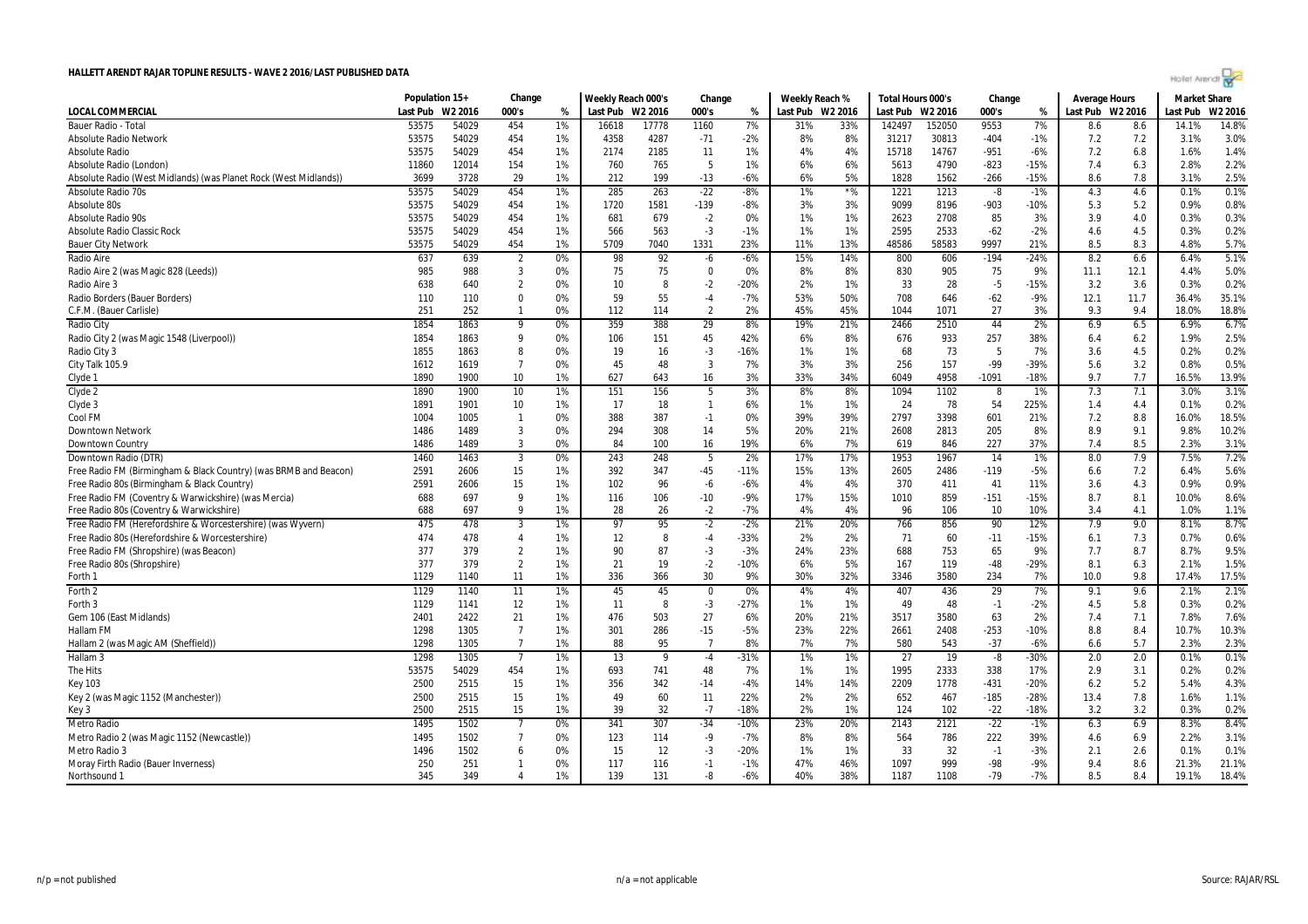| Hollet Arendi por |  |  |  |
|-------------------|--|--|--|
|                   |  |  |  |

|                                         | Population 15+ |         | Change         |        | Weekly Reach 000's |                | Change         |        | Weekly Reach % |                  | Total Hours 000's |        | Change         |        | <b>Average Hours</b> |      | <b>Market Share</b> |         |
|-----------------------------------------|----------------|---------|----------------|--------|--------------------|----------------|----------------|--------|----------------|------------------|-------------------|--------|----------------|--------|----------------------|------|---------------------|---------|
| LOCAL COMMERCIAL                        | Last Pub       | W2 2016 | 000's          | %      | Last Pub W2 2016   |                | 000's          | %      |                | Last Pub W2 2016 | Last Pub W2 2016  |        | 000's          | %      | Last Pub W2 2016     |      | Last Pub            | W2 2016 |
| Northsound 2                            | 345            | 349     | 4              | 1%     | 31                 | 30             | $-1$           | $-3%$  | 9%             | 9%               | 205               | 233    | 28             | 14%    | 6.5                  | 7.8  | 3.3%                | 3.9%    |
| <b>Rock FM</b>                          | 1260           | 1264    | $\overline{4}$ | 0%     | 180                | 213            | 33             | 18%    | 14%            | 17%              | 1276              | 1284   | 8              | 1%     | 7.1                  | 6.0  | 5.7%                | 5.5%    |
| Rock FM 2 (was Magic 999 (Preston))     | 1120           | 1124    | $\overline{4}$ | 0%     | 43                 | 53             | 10             | 23%    | 4%             | 5%               | 167               | 200    | 33             | 20%    | 3.9                  | 3.7  | 0.8%                | 1.0%    |
| Rock FM 3                               | 1261           | 1264    | 3              | 0%     | 17                 | 14             | -3             | $-18%$ | 1%             | 1%               | 65                | 52     | $-13$          | -20%   | 3.8                  | 3.8  | 0.3%                | 0.2%    |
| Tay FM                                  | 392            | 394     | $\overline{2}$ | 1%     | 134                | 135            | $\mathbf{1}$   | 1%     | 34%            | 34%              | 1269              | 1312   | 43             | 3%     | 9.5                  | 9.7  | 19.7%               | 21.3%   |
| Tay 2                                   | 392            | 394     | $\overline{2}$ | 1%     | 42                 | 40             | $-2$           | $-5%$  | 11%            | 10%              | 503               | 491    | $-12$          | $-2%$  | 11.8                 | 12.2 | 7.8%                | 8.0%    |
| Tay 3                                   | 392            | 394     | $\overline{2}$ | 1%     | 3                  | $\overline{2}$ | $-1$           | $-33%$ | 1%             | 1%               | $\mathbf{1}$      | -1     | $\Omega$       | 0%     | 0.5                  | 0.5  | $*$ %               | $*$ %   |
| <b>TFM Radio</b>                        | 818            | 821     | 3              | 0%     | 135                | 148            | 13             | 10%    | 17%            | 18%              | 827               | 913    | 86             | 10%    | 6.1                  | 6.1  | 5.2%                | 5.9%    |
| TFM 2 (was Magic 1170 (Teesside))       | 818            | 821     | $\overline{3}$ | 0%     | 45                 | 66             | 21             | 47%    | 5%             | 8%               | 139               | 441    | 302            | 217%   | 3.1                  | 6.7  | 0.9%                | 2.9%    |
| TFM <sub>3</sub>                        | 819            | 820     | $\mathbf{1}$   | 0%     | 12                 | q              | -3             | $-25%$ | 1%             | 1%               | 19                | 13     | $-6$           | $-32%$ | 1.6                  | 1.4  | 0.1%                | 0.1%    |
| <b>Viking FM</b>                        | 908            | 912     | $\overline{4}$ | 0%     | 189                | 195            | 6              | 3%     | 21%            | 21%              | 1401              | 1582   | 181            | 13%    | 7.4                  | 8.1  | 7.6%                | 8.4%    |
| Viking FM 2 (was Magic 1161 (Hull))     | 908            | 912     | $\overline{4}$ | 0%     | 60                 | 63             | 3              | 5%     | 7%             | 7%               | 586               | 617    | 31             | 5%     | 9.7                  | 9.8  | 3.2%                | 3.3%    |
| Viking 3                                | 909            | 911     | $\overline{2}$ | 0%     | -6                 | $\overline{7}$ | $\mathbf{1}$   | 17%    | 1%             | 1%               | 19                | 18     | $-1$           | $-5%$  | 3.4                  | 2.6  | 0.1%                | 0.1%    |
| Wave 105 FM (Bauer South Coast)         | 1812           | 1827    | 15             | 1%     | 364                | 398            | 34             | 9%     | 20%            | 22%              | 3972              | 4418   | 446            | 11%    | 10.9                 | 11.1 | 10.9%               | 10.9%   |
| West Sound (Bauer Southwest Scotland)   | 395            | 396     | $\mathbf{1}$   | 0%     | 187                | 180            | $-7$           | $-4%$  | 47%            | 45%              | 1615              | 1666   | 51             | 3%     | 8.7                  | 9.3  | 21.3%               | 21.9%   |
| Heat                                    | 53575          | 54029   | 454            | 1%     | 878                | 872            | $-6$           | $-1%$  | 2%             | 2%               | 2988              | 3156   | 168            | 6%     | 3.4                  | 3.6  | 0.3%                | 0.3%    |
| Kerrang!                                | 53575          | 54029   | 454            | 1%     | 787                | 734            | $-53$          | $-7%$  | 1%             | 1%               | 3370              | 2971   | -399           | -12%   | 4.3                  | 4.0  | 0.3%                | 0.3%    |
| <b>Kiss Network</b>                     | 53575          | 54029   | 454            | 1%     | 5394               | 5525           | 131            | 2%     | 10%            | 10%              | 28971             | 29383  | 412            | 1%     | 5.4                  | 5.3  | 2.9%                | 2.9%    |
| Kiss                                    | 53575          | 54029   | 454            | 1%     | 4478               | 4804           | 326            | 7%     | 8%             | 9%               | 21486             | 22648  | 1162           | 5%     | 4.8                  | 4.7  | 2.1%                | 2.2%    |
| Kiss (East)                             | 2116           | 2137    | 21             | 1%     | 457                | 446            | $-11$          | $-2%$  | 22%            | 21%              | 2848              | 2866   | 18             | 1%     | 6.2                  | 6.4  | 6.1%                | 6.2%    |
| Kiss (London)                           | 11860          | 12014   | 154            | 1%     | 2011               | 2127           | 116            | 6%     | 17%            | 18%              | 8726              | 10217  | 1491           | 17%    | 4.3                  | 4.8  | 4.4%                | 4.6%    |
| Kiss (West)                             | 2429           | 2450    | 21             | 1%     | 442                | 465            | 23             | 5%     | 18%            | 19%              | 2451              | 2443   | -8             | 0%     | 5.5                  | 5.3  | 5.0%                | 4.8%    |
| <b>Kiss Fresh</b>                       | 53575          | 54029   | 454            | 1%     | 548                | 593            | 45             | 8%     | 1%             | 1%               | 1703              | 1467   | $-236$         | $-14%$ | 3.1                  | 2.5  | 0.2%                | 0.1%    |
| Kisstory                                | 53575          | 54029   | 454            | 1%     | 1441               | 1540           | 99             | 7%     | 3%             | 3%               | 5622              | 5621   | $-1$           | 0%     | 3.9                  | 3.6  | 0.6%                | 0.5%    |
| Magic Network                           | n/p            | 54029   | n/a            | n/a    | n/p                | 3699           | n/a            | n/a    | n/p            | 7%               | n/p               | 20751  | n/a            | n/a    | n/p                  | 5.6  | n/p                 | 2.0%    |
| Magic                                   | 53575          | 54029   | 454            | 1%     | 3434               | 3301           | $-133$         | $-4%$  | 6%             | 6%               | 18391             | 18579  | 188            | 1%     | 5.4                  | 5.6  | 1.8%                | 1.8%    |
| Magic (London)                          | 11860          | 12014   | 154            | 1%     | 1745               | 1632           | $-113$         | $-6%$  | 15%            | 14%              | 8812              | 9222   | 410            | 5%     | 5.1                  | 5.7  | 4.4%                | 4.2%    |
| Magic Chilled                           | n/p            | 54029   | n/a            | n/a    | n/p                | 233            | n/a            | n/a    | n/p            | $*$ %            | n/p               | 601    | n/a            | n/a    | n/p                  | 2.6  | n/p                 | 0.1%    |
| <b>Mellow Magic</b>                     | n/p            | 54029   | n/a            | n/a    | n/p                | 380            | n/a            | n/a    | n/p            | 1%               | n/p               | 1572   | n/a            | n/a    | n/p                  | 4.1  | n/p                 | 0.2%    |
| <b>Planet Rock</b>                      | 53575          | 54029   | 454            | 1%     | 1265               | 986            | $-279$         | $-22%$ | 2%             | 2%               | 10133             | 8001   | $-2132$        | $-21%$ | 8.0                  | 8.1  | 1.0%                | 0.8%    |
| Total Global Radio (UK)                 | 53575          | 54029   | 454            | 1%     | 22199              | 22676          | 477            | 2%     | 41%            | 42%              | 192932            | 199271 | 6339           | 3%     | 8.7                  | 8.8  | 19.1%               | 19.3%   |
| The Arrow                               | n/p            | 54029   | n/a            | n/a    | n/p                | 56             | n/a            | n/a    | n/p            | $*$ %            | n/p               | 317    | n/a            | n/a    | n/p                  | 5.6  | n/p                 | $*$ %   |
| Capital Brand (UK)                      | 53575          | 54029   | 454            | 1%     | 8162               | 8527           | 365            | 4%     | 15%            | 16%              | 44288             | 48297  | 4009           | 9%     | 5.4                  | 5.7  | 4.4%                | 4.7%    |
| Capital Network (UK)                    | 53575          | 54029   | 454            | 1%     | 7552               | 7850           | 298            | 4%     | 14%            | 15%              | 39541             | 42472  | 2931           | 7%     | 5.2                  | 5.4  | 3.9%                | 4.1%    |
| Capital Birmingham                      | 2223           | 2237    | 14             | 1%     | 454                | 459            | -5             | 1%     | 20%            | 21%              | 2399              | 2515   | 116            | 5%     | 5.3                  | 5.5  | 7.1%                | 6.9%    |
| <b>Capital East Midlands</b>            | 2249           | 2283    | 34             | 2%     | 504                | 528            | 24             | 5%     | 22%            | 23%              | 3206              | 3877   | 671            | 21%    | 6.4                  | 7.3  | 7.6%                | 8.8%    |
| Capital East Midlands - Derbyshire      | 556            | 533     | $-23$          | $-4%$  | 131                | 104            | $-27$          | $-21%$ | 24%            | 20%              | 923               | 602    | $-321$         | $-35%$ | 7.0                  | 5.8  | 7.8%                | 5.7%    |
| Capital East Midlands - Leicestershire  | 770            | 778     | 8              | 1%     | 165                | 186            | 21             | 13%    | 21%            | 24%              | 952               | 1521   | 569            | 60%    | 5.8                  | 8.2  | 7.6%                | 11.4%   |
| Capital East Midlands - Nottinghamshire | 1226           | 1022    | $-204$         | $-17%$ | 245                | 240            | $-5$           | $-2%$  | 20%            | 23%              | 1688              | 1768   | 80             | 5%     | 6.9                  | 7.4  | 7.1%                | 8.4%    |
| Capital Liverpool (was 107.6 Juice FM)  | 1064           | 1068    | $\overline{4}$ | 0%     | 228                | 234            | 6              | 3%     | 21%            | 22%              | 1699              | 1367   | $-332$         | $-20%$ | 7.4                  | 5.8  | 8.0%                | 6.4%    |
| Capital London                          | 11860          | 12014   | 154            | 1%     | 2286               | 2266           | $-20$          | $-1%$  | 19%            | 19%              | 9474              | 10061  | 587            | 6%     | 4.1                  | 4.4  | 4.7%                | 4.6%    |
| <b>Capital Manchester</b>               | 2929           | 2946    | 17             | 1%     | 494                | 473            | $-21$          | -4%    | 17%            | 16%              | 2826              | 2826   | $\mathbf 0$    | 0%     | 5.7                  | 6.0  | 5.9%                | 5.6%    |
| <b>Capital North East</b>               | 2226           | 2235    | 9              | 0%     | 488                | 494            | 6              | 1%     | 22%            | 22%              | 2561              | 3544   | 983            | 38%    | 5.2                  | 7.2  | 6.4%                | 9.1%    |
| <b>Capital North West and Wales</b>     | 1028           | 1033    | 5              | 0%     | 155                | 171            | 16             | 10%    | 15%            | 17%              | 827               | 829    | $\overline{2}$ | 0%     | 5.3                  | 4.9  | 3.8%                | 4.0%    |
| <b>Capital Scotland</b>                 | 2795           | 2815    | 20             | 1%     | 573                | 580            | $\overline{7}$ | 1%     | 21%            | 21%              | 3358              | 3274   | $-84$          | $-3%$  | 5.9                  | 5.6  | 6.6%                | 6.4%    |
| Capital South Coast                     | 1167           | 1178    | 11             | 1%     | 202                | 218            | 16             | 8%     | 17%            | 19%              | 1149              | 1598   | 449            | 39%    | 5.7                  | 7.3  | 4.8%                | 5.9%    |
| <b>Capital South Wales</b>              | 1033           | 1039    | 6              | 1%     | 170                | 189            | 19             | 11%    | 16%            | 18%              | 761               | 916    | 155            | 20%    | 4.5                  | 4.8  | 3.7%                | 4.5%    |
| Capital Yorkshire                       | 4535           | 4557    | 22             | 0%     | 1023               | 1048           | 25             | 2%     | 23%            | 23%              | 7225              | 6790   | $-435$         | $-6%$  | 7.1                  | 6.5  | 8.3%                | 7.9%    |
| Capital XTRA (UK)                       | 53575          | 54029   | 454            | 1%     | 1202               | 1322           | 120            | 10%    | 2%             | 2%               | 4747              | 5825   | 1078           | 23%    | 3.9                  | 4.4  | 0.5%                | 0.6%    |
| Capital XTRA (London)                   | 11860          | 12014   | 154            | 1%     | 548                | 639            | 91             | 17%    | 5%             | 5%               | 2170              | 2655   | 485            | 22%    | 4.0                  | 4.2  | 1.1%                | 1.2%    |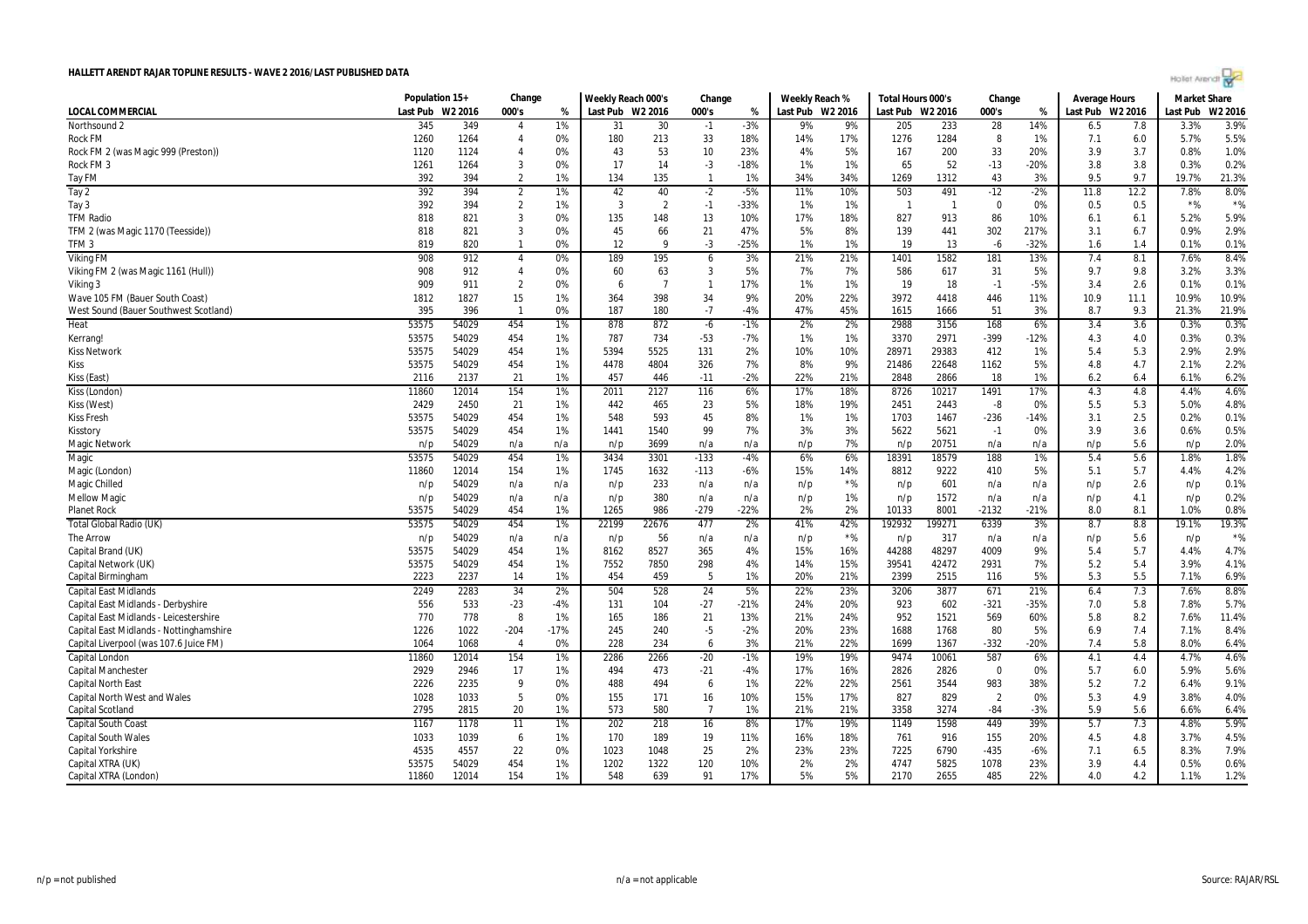| Hollet Arendt w |  |  |
|-----------------|--|--|
|                 |  |  |

|                                             | Population 15+ |         | Change          |        | Weekly Reach 000's |      | Change                  |        | Weekly Reach % |                  | Total Hours 000's |       | Change          |        | <b>Average Hours</b> |      | <b>Market Share</b> |         |
|---------------------------------------------|----------------|---------|-----------------|--------|--------------------|------|-------------------------|--------|----------------|------------------|-------------------|-------|-----------------|--------|----------------------|------|---------------------|---------|
| <b>LOCAL COMMERCIAL</b>                     | Last Pub       | W2 2016 | 000's           | %      | Last Pub W2 2016   |      | 000's                   | %      |                | Last Pub W2 2016 | Last Pub W2 2016  |       | 000's           | %      | Last Pub W2 2016     |      | Last Pub            | W2 2016 |
| Chill                                       | n/p            | 54029   | n/a             | n/a    | n/p                | 135  | n/a                     | n/a    | n/p            | $*$ %            | n/p               | 756   | n/a             | n/a    | n/p                  | 5.6  | n/p                 | 0.1%    |
| <b>Classic FM</b>                           | 53575          | 54029   | 454             | 1%     | 5121               | 5511 | 390                     | 8%     | 10%            | 10%              | 32497             | 36160 | 3663            | 11%    | 6.3                  | 6.6  | 3.2%                | 3.5%    |
| Gold Network (UK)                           | 53575          | 54029   | 454             | 1%     | 1053               | 1076 | 23                      | 2%     | 2%             | 2%               | 7112              | 8752  | 1640            | 23%    | 6.8                  | 8.1  | 0.7%                | 0.8%    |
| <b>Gold East Midlands</b>                   | 2249           | 2270    | 21              | 1%     | 65                 | 68   | 3                       | 5%     | 3%             | 3%               | 761               | 781   | 20              | 3%     | 11.6                 | 11.4 | 1.8%                | 1.8%    |
| Gold London                                 | 11860          | 12014   | 154             | 1%     | 250                | 333  | 83                      | 33%    | 2%             | 3%               | 2143              | 4007  | 1864            | 87%    | 8.6                  | 12.0 | 1.1%                | 1.8%    |
| <b>Gold Manchester</b>                      | 2929           | 2946    | $\overline{17}$ | 1%     | 70                 | 70   | $\overline{\mathbf{0}}$ | 0%     | 2%             | 2%               | 492               | 489   | $-3$            | $-1%$  | 7.1                  | 7.0  | 1.0%                | 1.0%    |
| Heart Network (UK)                          | 53575          | 54029   | 454             | 1%     | 9014               | 8954 | $-60$                   | $-1%$  | 17%            | 17%              | 63474             | 62067 | $-1407$         | $-2%$  | 7.0                  | 6.9  | 6.3%                | 6.0%    |
| <b>Heart Cambridgeshire</b>                 | 878            | 889     | 11              | 1%     | 265                | 253  | $-12$                   | $-5%$  | 30%            | 28%              | 1871              | 2026  | 155             | 8%     | 7.1                  | 8.0  | 10.4%               | 11.1%   |
| <b>Heart East Anglia</b>                    | 1217           | 1226    | -9              | 1%     | 296                | 292  | $-4$                    | $-1%$  | 24%            | 24%              | 2034              | 2091  | 57              | 3%     | 6.9                  | 7.2  | 7.3%                | 7.8%    |
| Heart East Anglia - Norfolk                 | 659            | 664     | -5              | 1%     | 161                | 148  | $-13$                   | -8%    | 24%            | 22%              | 1054              | 1094  | 40              | 4%     | 6.6                  | 7.4  | 6.9%                | 7.3%    |
| Heart East Anglia - Suffolk                 | 564            | 561     | $\cdot$ 3       | $-1%$  | 135                | 143  | 8                       | 6%     | 24%            | 25%              | 968               | 993   | $\overline{25}$ | 3%     | 7.2                  | 6.9  | 7.6%                | 8.4%    |
| <b>Heart Essex</b>                          | 1363           | 1381    | 18              | 1%     | 393                | 416  | 23                      | 6%     | 29%            | 30%              | 3197              | 3719  | 522             | 16%    | 8.1                  | 8.9  | 10.9%               | 12.4%   |
| Heart Essex - Chelmsford & Southend         | 1035           | 1089    | 54              | 5%     | 328                | 358  | 30                      | 9%     | 32%            | 33%              | 2739              | 3344  | 605             | 22%    | 8.4                  | 9.3  | 12.3%               | 14.0%   |
| <b>Heart Essex - Colchester</b>             | n/p            | 188     | n/a             | n/a    | n/p                | 51   | n/a                     | n/a    | n/p            | 27%              | n/p               | 298   | n/a             | n/a    | n/p                  | 5.9  | n/p                 | 7.2%    |
| <b>Heart Essex - Harlow</b>                 | n/p            | 144     | n/a             | n/a    | n/p                | 19   | n/a                     | n/a    | n/p            | 13%              | n/p               | 205   | n/a             | n/a    | n/p                  | 11.0 | n/p                 | 7.3%    |
| <b>Heart Four Counties</b>                  | 2072           | 2099    | 27              | 1%     | 551                | 572  | 21                      | 4%     | 27%            | 27%              | 4010              | 4005  | -5              | 0%     | 7.3                  | 7.0  | 10.2%               | 9.8%    |
| <b>Heart Four Counties - Bedfordshire</b>   | n/p            | 416     | n/a             | n/a    | n/p                | 105  | n/a                     | n/a    | n/p            | 25%              | n/p               | 664   | n/a             | n/a    | n/p                  | 6.3  | n/p                 | 8.4%    |
| Heart Four Counties - Beds/Bucks/Herts      | 805            | 750     | $-55$           | $-7%$  | 171                | 150  | $-21$                   | $-12%$ | 21%            | 20%              | 1030              | 1106  | 76              | 7%     | 6.0                  | 7.4  | 7.4%                | 8.4%    |
| Heart Four Counties - 96.6 FM Hertfordshire | n/p            | 365     | n/a             | n/a    | n/p                | 31   | n/a                     | n/a    | n/p            | 8%               | n/p               | 161   | n/a             | n/a    | n/p                  | 5.2  | n/p                 | 2.2%    |
| Heart Four Counties - Milton Keynes         | n/p            | 252     | n/a             | n/a    | n/p                | 76   | n/a                     | n/a    | n/p            | 30%              | n/p               | 546   | n/a             | n/a    | n/p                  | 7.2  | n/p                 | 10.7%   |
| Heart Four Counties - Northamptonshire      | 561            | 569     | 8               | 1%     | 186                | 183  | $-3$                    | $-2%$  | 33%            | 32%              | 1370              | 1465  | 95              | 7%     | 7.4                  | 8.0  | 12.0%               | 12.1%   |
| <b>Heart Kent</b>                           | 1248           | 1264    | 16              | 1%     | 359                | 352  | $-7$                    | $-2%$  | 29%            | 28%              | 2710              | 2557  | $-153$          | $-6%$  | 7.5                  | 7.3  | 9.4%                | 9.2%    |
| <b>Heart London</b>                         | 11860          | 12014   | 154             | 1%     | 1547               | 1724 | 177                     | 11%    | 13%            | 14%              | 9482              | 8630  | $-852$          | $-9%$  | 6.1                  | 5.0  | 4.7%                | 3.9%    |
| <b>Heart North East</b>                     | 2286           | 2294    | 8               | 0%     | 324                | 318  | $-6$                    | $-2%$  | 14%            | 14%              | 2012              | 2148  | 136             | 7%     | 6.2                  | 6.7  | 4.8%                | 5.3%    |
| <b>Heart North Wales</b>                    | 726            | 729     | $\overline{3}$  | 0%     | 139                | 124  | $-15$                   | $-11%$ | 19%            | 17%              | 1263              | 1186  | $-77$           | $-6%$  | 9.1                  | 9.6  | 8.3%                | 7.7%    |
| <b>Heart North West</b>                     | 5609           | 5636    | 27              | 0%     | 631                | 630  | $-1$                    | 0%     | 11%            | 11%              | 5406              | 4877  | $-529$          | $-10%$ | 8.6                  | 7.7  | 5.4%                | 4.7%    |
| <b>Heart Scotland</b>                       | 2795           | 2815    | 20              | 1%     | 411                | 416  | - 5                     | 1%     | 15%            | 15%              | 3641              | 3212  | $-429$          | $-12%$ | 8.8                  | 7.7  | 7.1%                | 6.2%    |
| <b>Heart Solent</b>                         | 1834           | 1849    | 15              | 1%     | 274                | 281  | $\overline{7}$          | 3%     | 15%            | 15%              | 1523              | 1588  | 65              | 4%     | 5.6                  | 5.6  | 4.1%                | 3.8%    |
| <b>Heart South Wales</b>                    | 1887           | 1899    | 12              | 1%     | 459                | 460  | $\overline{1}$          | 0%     | 24%            | 24%              | 4264              | 3844  | $-420$          | $-10%$ | 9.3                  | 8.3  | 11.5%               | 10.0%   |
| <b>Heart South West</b>                     | 1437           | 1451    | 14              | 1%     | 391                | 401  | 10                      | 3%     | 27%            | 28%              | 3134              | 2850  | $-284$          | $-9%$  | 8.0                  | 7.1  | 9.5%                | 9.0%    |
| Heart South West - Cornwall                 | 462            | 465     | $\overline{3}$  | 1%     | 102                | 102  | $\mathbf 0$             | 0%     | 22%            | 22%              | 801               | 780   | $-21$           | $-3%$  | 7.9                  | 7.7  | 7.1%                | 7.2%    |
| Heart South West - Exeter & Torbay (Exeter) | n/p            | 314     | n/a             | n/a    | n/p                | 99   | n/a                     | n/a    | n/p            | 32%              | n/p               | 714   | n/a             | n/a    | n/p                  | 7.2  | n/p                 | 11.5%   |
| Heart South West - Exeter & Torbay (Torbay) | n/p            | 226     | n/a             | n/a    | n/p                | 66   | n/a                     | n/a    | n/p            | 29%              | n/p               | 464   | n/a             | n/a    | n/p                  | 7.0  | n/p                 | 9.4%    |
| Heart South West - North Devon              | n/p            | 154     | n/a             | n/a    | n/p                | 46   | n/a                     | n/a    | n/p            | 30%              | n/p               | 313   | n/a             | n/a    | n/p                  | 6.8  | n/p                 | 8.2%    |
| <b>Heart South West - Plymouth</b>          | n/p            | 346     | n/a             | n/a    | n/p                | 82   | n/a                     | n/a    | n/p            | 24%              | n/p               | 718   | n/a             | n/a    | n/p                  | 8.8  | n/p                 | 8.3%    |
| Heart South West - South Hams               | n/p            | 66      | n/a             | n/a    | n/p                | 11   | n/a                     | n/a    | n/p            | 16%              | n/p               | 88    | n/a             | n/a    | n/p                  | 8.3  | n/p                 | 6.1%    |
| <b>Heart Sussex</b>                         | 1414           | 1431    | 17              | 1%     | 333                | 330  | $-3$                    | $-1%$  | 24%            | 23%              | 2770              | 2490  | $-280$          | $-10%$ | 8.3                  | 7.6  | 9.0%                | 8.2%    |
| <b>Heart Thames Valley</b>                  | 1460           | 1474    | 14              | 1%     | 393                | 383  | $-10$                   | $-3%$  | 27%            | 26%              | 2463              | 2598  | 135             | 5%     | 6.3                  | 6.8  | 8.4%                | 9.1%    |
| Heart Thames Valley - Berks & N.Hants       | 772            | 778     | 6               | 1%     | 229                | 230  | $\overline{1}$          | 0%     | 30%            | 30%              | 1473              | 1588  | 115             | 8%     | 6.4                  | 6.9  | 9.6%                | 11.0%   |
| Heart Thames Valley - Oxfordshire           | 688            | 696     | -8              | 1%     | 164                | 153  | $-11$                   | $-7%$  | 24%            | 22%              | 990               | 1011  | 21              | 2%     | 6.0                  | 6.6  | 7.2%                | 7.2%    |
| <b>Heart West Country</b>                   | 2244           | 2266    | 22              | 1%     | 700                | 699  | $-1$                    | 0%     | 31%            | 31%              | 5583              | 5196  | $-387$          | $-7%$  | 8.0                  | 7.4  | 11.6%               | 10.7%   |
| Heart West Country - Bristol/Weston & Bath  | 1414           | 929     | -485            | $-34%$ | 440                | 252  | $-188$                  | $-43%$ | 31%            | 27%              | 3333              | 1604  | $-1729$         | $-52%$ | 7.6                  | 6.4  | 11.2%               | 8.4%    |
| Heart West Country - Gloucestershire        | n/p            | 432     | n/a             | n/a    | n/p                | 130  | n/a                     | n/a    | n/p            | 30%              | n/p               | 1322  | n/a             | n/a    | n/p                  | 10.1 | n/p                 | 14.2%   |
| Heart West Country - Somerset               | n/p            | 407     | n/a             | n/a    | n/p                | 131  | n/a                     | n/a    | n/p            | 32%              | n/p               | 1030  | n/a             | n/a    | n/p                  | 7.9  | n/p                 | 11.1%   |
| Heart West Country - Wiltshire              | n/p            | 499     | n/a             | n/a    | n/p                | 131  | n/a                     | n/a    | n/p            | 26%              | n/p               | 999   | n/a             | n/a    | n/p                  | 7.6  | n/p                 | 9.3%    |
| <b>Heart West Midlands</b>                  | 3733           | 3763    | 30              | 1%     | 709                | 682  | $-27$                   | $-4%$  | 19%            | 18%              | 3856              | 3994  | 138             | 4%     | 5.4                  | 5.9  | 6.4%                | 6.3%    |
| <b>Heart Yorkshire</b>                      | 3138           | 3153    | 15              | 0%     | 402                | 397  | $-5$                    | $-1%$  | 13%            | 13%              | 2912              | 3013  | 101             | 3%     | 7.2                  | 7.6  | 5.0%                | 5.3%    |
| LBC Network (UK)                            | 53575          | 54029   | 454             | 1%     | 1540               | 1729 | 189                     | 12%    | 3%             | 3%               | 15241             | 17522 | 2281            | 15%    | 9.9                  | 10.1 | 1.5%                | 1.7%    |
| LBC 97.3                                    | 11860          | 12014   | 154             | 1%     | 1001               | 1292 | 291                     | 29%    | 8%             | 11%              | 8993              | 14526 | 5533            | 62%    | 9.0                  | 11.2 | 4.5%                | 6.6%    |
| LBC London News (was LBC News 1152)         | 11860          | 12014   | 154             | 1%     | 482                | 560  | 78                      | 16%    | 4%             | 5%               | 2526              | 2463  | $-63$           | $-2%$  | 5.2                  | 4.4  | 1.3%                | 1.1%    |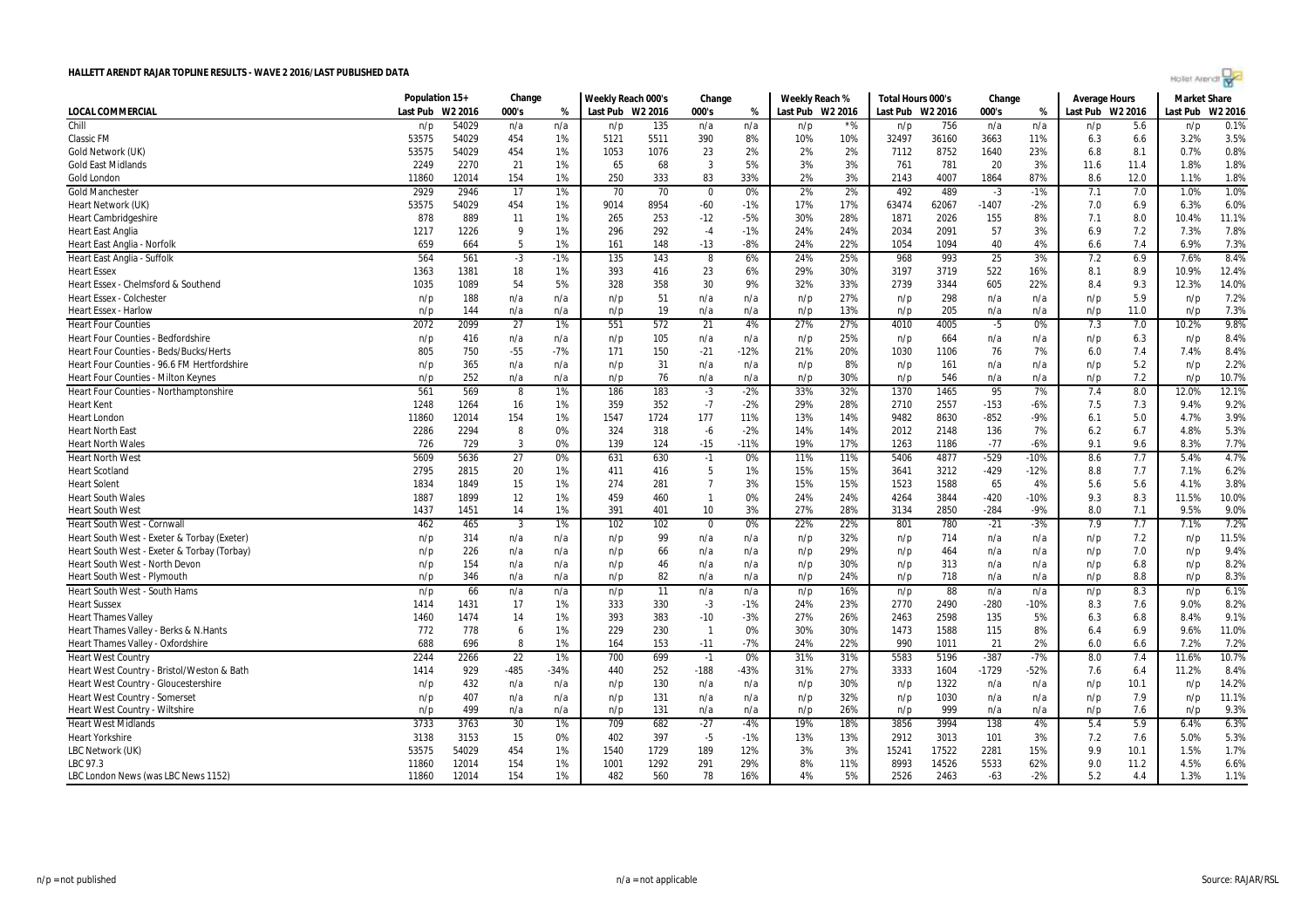| Hollet Arendt |  |  |  |
|---------------|--|--|--|
|               |  |  |  |

|                                             | Population 15+ |         | Change         |        | Weekly Reach 000's |      | Change                  |        | Weekly Reach %   |       | Total Hours 000's |       | Change   |        | Average Hours    |      | <b>Market Share</b> |         |
|---------------------------------------------|----------------|---------|----------------|--------|--------------------|------|-------------------------|--------|------------------|-------|-------------------|-------|----------|--------|------------------|------|---------------------|---------|
| <b>LOCAL COMMERCIAL</b>                     | Last Pub       | W2 2016 | 000's          | %      | Last Pub W2 2016   |      | 000's                   | %      | Last Pub W2 2016 |       | Last Pub W2 2016  |       | 000's    | %      | Last Pub W2 2016 |      | Last Pub            | W2 2016 |
| Smooth Brand (UK)                           | 53575          | 54029   | 454            | 1%     | 5414               | 5592 | 178                     | 3%     | 10%              | 10%   | 41043             | 42615 | 1572     | 4%     | 7.6              | 7.6  | 4.1%                | 4.1%    |
| Smooth Extra                                | 53575          | 54029   | 454            | 1%     | 910                | 987  | 77                      | 8%     | 2%               | 2%    | 4310              | 5719  | 1409     | 33%    | 4.7              | 5.8  | 0.4%                | 0.5%    |
| Smooth Radio Network (UK)                   | 53575          | 54029   | 454            | 1%     | 4800               | 4955 | 155                     | 3%     | 9%               | 9%    | 35970             | 37614 | 1644     | 5%     | 7.5              | 7.6  | 3.6%                | 3.7%    |
| Smooth Radio Cambridgeshire                 | 878            | 889     | 11             | 1%     | 44                 | 59   | 15                      | 34%    | 5%               | 7%    | 396               | 635   | 239      | 60%    | 9.1              | 10.7 | 2.2%                | 3.5%    |
| Smooth Radio Devon                          | 1028           | 1039    | 11             | 1%     | 44                 | 45   | $\overline{1}$          | 2%     | 4%               | 4%    | 373               | 384   | 11       | 3%     | 8.6              | 8.6  | 1.6%                | 1.7%    |
| Smooth Radio East Anglia                    | 1217           | 1226    | - 9            | 1%     | 63                 | 59   | $-4$                    | $-6%$  | 5%               | 5%    | 635               | 489   | $-146$   | $-23%$ | 10.1             | 8.3  | 2.3%                | 1.8%    |
| <b>Smooth Radio East Midlands</b>           | 2484           | 2506    | 22             | 1%     | 380                | 422  | 42                      | 11%    | 15%              | 17%   | 2878              | 3801  | 923      | 32%    | 7.6              | 9.0  | 6.2%                | 7.7%    |
| <b>Smooth Radio Essex</b>                   | 1363           | 1381    | 18             | 1%     | 70                 | 85   | 15                      | 21%    | 5%               | 6%    | 433               | 597   | 164      | 38%    | 6.2              | 7.0  | 1.5%                | 2.0%    |
| <b>Smooth Radio Four Counties</b>           | 2072           | 2099    | 27             | 1%     | 69                 | 64   | $-5$                    | $-7%$  | 3%               | 3%    | 504               | 451   | $-53$    | $-11%$ | 7.3              | 7.1  | 1.3%                | 1.1%    |
| Smooth Radio Kent                           | 1248           | 1264    | 16             | 1%     | 77                 | 82   | 5                       | 6%     | 6%               | 6%    | 621               | 958   | 337      | 54%    | 8.1              | 11.7 | 2.2%                | 3.4%    |
| Smooth Radio London                         | 11860          | 12014   | 154            | 1%     | 779                | 782  | $\overline{\mathbf{3}}$ | 0%     | 7%               | 7%    | 5429              | 4966  | $-463$   | $-9%$  | 7.0              | 6.4  | 2.7%                | 2.3%    |
| <b>Smooth Radio North East</b>              | 2286           | 2294    | 8              | 0%     | 489                | 474  | $-15$                   | $-3%$  | 21%              | 21%   | 3687              | 3975  | 288      | 8%     | 7.5              | 8.4  | 8.9%                | 9.8%    |
| Smooth Radio North West                     | 5609           | 5636    | 27             | 0%     | 1004               | 1087 | 83                      | 8%     | 18%              | 19%   | 7171              | 7449  | 278      | 4%     | 7.1              | 6.9  | 7.1%                | 7.2%    |
| Smooth Radio North West and Wales           | 1028           | 1033    | 5              | 0%     | 107                | 107  | $\mathbf 0$             | 0%     | 10%              | 10%   | 726               | 843   | 117      | 16%    | 6.8              | 7.9  | 3.3%                | 4.0%    |
| Smooth Radio Scotland                       | 1982           | 1992    | 10             | 1%     | 416                | 400  | $-16$                   | $-4%$  | 21%              | 20%   | 3409              | 2988  | $-421$   | $-12%$ | 8.2              | 7.5  | 8.9%                | 8.0%    |
| Smooth Radio Solent                         | 1834           | 1849    | 15             | 1%     | 77                 | 105  | 28                      | 36%    | 4%               | 6%    | 580               | 763   | 183      | 32%    | 7.5              | 7.3  | 1.6%                | 1.8%    |
| Smooth Radio South Wales                    | 1033           | 1039    | 6              | 1%     | 51                 | 72   | 21                      | 41%    | 5%               | 7%    | 569               | 890   | 321      | 56%    | 11.1             | 12.4 | 2.8%                | 4.3%    |
| <b>Smooth Radio Sussex</b>                  | 1414           | 1431    | 17             | 1%     | 63                 | 68   | 5                       | 8%     | 4%               | 5%    | 249               | 292   | 43       | 17%    | 4.0              | 4.3  | 0.8%                | 1.0%    |
| <b>Smooth Radio Thames Valley</b>           | 1460           | 1474    | 14             | 1%     | 39                 | 38   | $-1$                    | $-3%$  | 3%               | 3%    | 214               | 236   | 22       | 10%    | 5.4              | 6.2  | 0.7%                | 0.8%    |
| Smooth Radio West Country                   | 2244           | 2266    | 22             | 1%     | 83                 | 87   | $\overline{4}$          | 5%     | 4%               | 4%    | 810               | 711   | $-99$    | $-12%$ | 9.7              | 8.1  | 1.7%                | 1.5%    |
| <b>Smooth Radio West Midlands</b>           | 3733           | 3763    | 30             | $1\%$  | 477                | 480  | $\overline{3}$          | 1%     | 13%              | 13%   | 4536              | 4127  | $-409$   | $-9%$  | 9.5              | 8.6  | 7.5%                | 6.5%    |
| Radio X Network (UK) (was XFM Network (UK)) | 53575          | 54029   | 454            | 1%     | 1240               | 1189 | $-51$                   | -4%    | 2%               | 2%    | 8830              | 7961  | $-869$   | $-10%$ | 7.1              | 6.7  | 0.9%                | 0.8%    |
| Radio X London (was XFM London)             | 11860          | 12014   | 154            | 1%     | 337                | 442  | 105                     | 31%    | 3%               | 4%    | 1997              | 2543  | 546      | 27%    | 5.9              | 5.8  | 1.0%                | 1.2%    |
| Radio X Manchester (was XFM Manchester)     | 2929           | 2946    | 17             | 1%     | 179                | 157  | $-22$                   | $-12%$ | 6%               | 5%    | 1239              | 829   | $-410$   | $-33%$ | 6.9              | 5.3  | 2.6%                | 1.6%    |
| <b>Sunrise Radio National</b>               | n/p            | 54029   | n/a            | n/a    | n/p                | 388  | n/a                     | n/a    | n/p              | 1%    | n/p               | 1992  | n/a      | n/a    | n/p              | 5.1  | n/p                 | 0.2%    |
| Sunrise Radio London                        | 11860          | 12015   | 155            | 1%     | 269                | 257  | $-12$                   | $-4%$  | 2%               | 2%    | 917               | 917   | $\Omega$ | 0%     | 3.4              | 3.6  | 0.5%                | 0.4%    |
| Wireless Group (inc. National Stations)     | 53575          | 54029   | 454            | $1\%$  | 4178               | 4819 | 641                     | 15%    | 8%               | 9%    | 29035             | 34402 | 5367     | 18%    | 7.0              | 7.1  | 2.9%                | 3.3%    |
| Peak 107 FM                                 | 419            | 421     | $\overline{2}$ | 0%     | 77                 | 77   | $\mathbf{0}$            | 0%     | 18%              | 18%   | 638               | 630   | -8       | $-1%$  | 8.2              | 8.2  | 7.4%                | 7.2%    |
| Pulse 1 (was The Pulse)                     | 882            | 725     | $-157$         | $-18%$ | 123                | 118  | $-5$                    | $-4%$  | 14%              | 16%   | 621               | 889   | 268      | 43%    | 5.0              | 7.6  | 4.0%                | 7.2%    |
| Pulse <sub>2</sub>                          | 882            | 725     | $-157$         | $-18%$ | 42                 | 30   | $-12$                   | $-29%$ | 5%               | 4%    | 246               | 211   | $-35$    | $-14%$ | 5.8              | 7.0  | 1.6%                | 1.7%    |
| Signal 107                                  | 1025           | 1033    | 8              | 1%     | 56                 | 52   | $-4$                    | -7%    | 5%               | 5%    | 152               | 223   | 71       | 47%    | 2.7              | 4.3  | 0.9%                | 1.2%    |
| Signal One                                  | 795            | 800     | -5             | 1%     | 266                | 258  | -8                      | -3%    | 33%              | 32%   | 2628              | 2370  | $-258$   | $-10%$ | 9.9              | 9.2  | 15.0%               | 13.5%   |
| Signal Two                                  | 795            | 800     | 5              | 1%     | 68                 | 72   | $\overline{4}$          | 6%     | 9%               | 9%    | 728               | 945   | 217      | 30%    | 10.6             | 13.1 | 4.1%                | 5.4%    |
| Swansea Sound - 1170 MW                     | 471            | 474     | $\overline{3}$ | 1%     | 36                 | 37   | $\overline{1}$          | 3%     | 8%               | 8%    | 304               | 378   | 74       | 24%    | 8.4              | 10.3 | 3.1%                | 3.7%    |
| talkRADIO                                   | n/p            | 54029   | n/a            | n/a    | n/p                | 224  | n/a                     | n/a    | n/p              | $*$ % | n/p               | 840   | n/a      | n/a    | n/p              | 3.7  | n/p                 | 0.1%    |
| talkSPORT                                   | 53575          | 54029   | 454            | 1%     | 3088               | 3289 | 201                     | 7%     | 6%               | 6%    | 18531             | 21388 | 2857     | 15%    | 6.0              | 6.5  | 1.8%                | 2.0%    |
| talkSPORT2                                  | n/p            | 54029   | n/a            | n/a    | n/p                | 285  | n/a                     | n/a    | n/p              | 1%    | n/p               | 913   | n/a      | n/a    | n/p              | 3.2  | n/p                 | 0.1%    |
| 107.4 Tower FM                              | 438            | 441     | $\overline{3}$ | 1%     | 43                 | 44   | $\overline{1}$          | 2%     | 10%              | 10%   | 109               | 129   | 20       | 18%    | 2.5              | 3.0  | 1.4%                | 1.7%    |
| U105                                        | 890            | 891     | $\overline{1}$ | 0%     | 229                | 195  | $-34$                   | $-15%$ | 26%              | 22%   | 2132              | 1883  | $-249$   | $-12%$ | 9.3              | 9.6  | 13.7%               | 11.8%   |
| Virgin Radio                                | n/p            | 54029   | n/a            | n/a    | n/p                | 409  | n/a                     | n/a    | n/p              | 1%    | n/p               | 1453  | n/a      | n/a    | n/p              | 3.5  | n/p                 | 0.1%    |
| 96.4 FM The Wave                            | 471            | 474     | $\overline{3}$ | 1%     | 150                | 149  | $-1$                    | $-1%$  | 32%              | 31%   | 1415              | 1133  | $-282$   | $-20%$ | 9.4              | 7.6  | 14.5%               | 11.2%   |
| Radio Wave 96.5 FM                          | 233            | 234     | -1             | 0%     | 73                 | 68   | $-5$                    | -7%    | 31%              | 29%   | 609               | 595   | $-14$    | $-2%$  | 8.3              | 8.7  | 13.5%               | 13.8%   |
| 107.2 Wire FM                               | 270            | 273     | 3              | 1%     | 39                 | 29   | $-10$                   | $-26%$ | 14%              | 11%   | 289               | 318   | 29       | 10%    | 7.4              | 11.0 | 6.0%                | 6.7%    |
| 102.4 Wish FM                               | 458            | 460     | $\overline{2}$ | 0%     | 80                 | 74   | -6                      | $-8%$  | 18%              | 16%   | 489               | 439   | $-50$    | $-10%$ | 6.1              | 5.9  | 5.3%                | 4.9%    |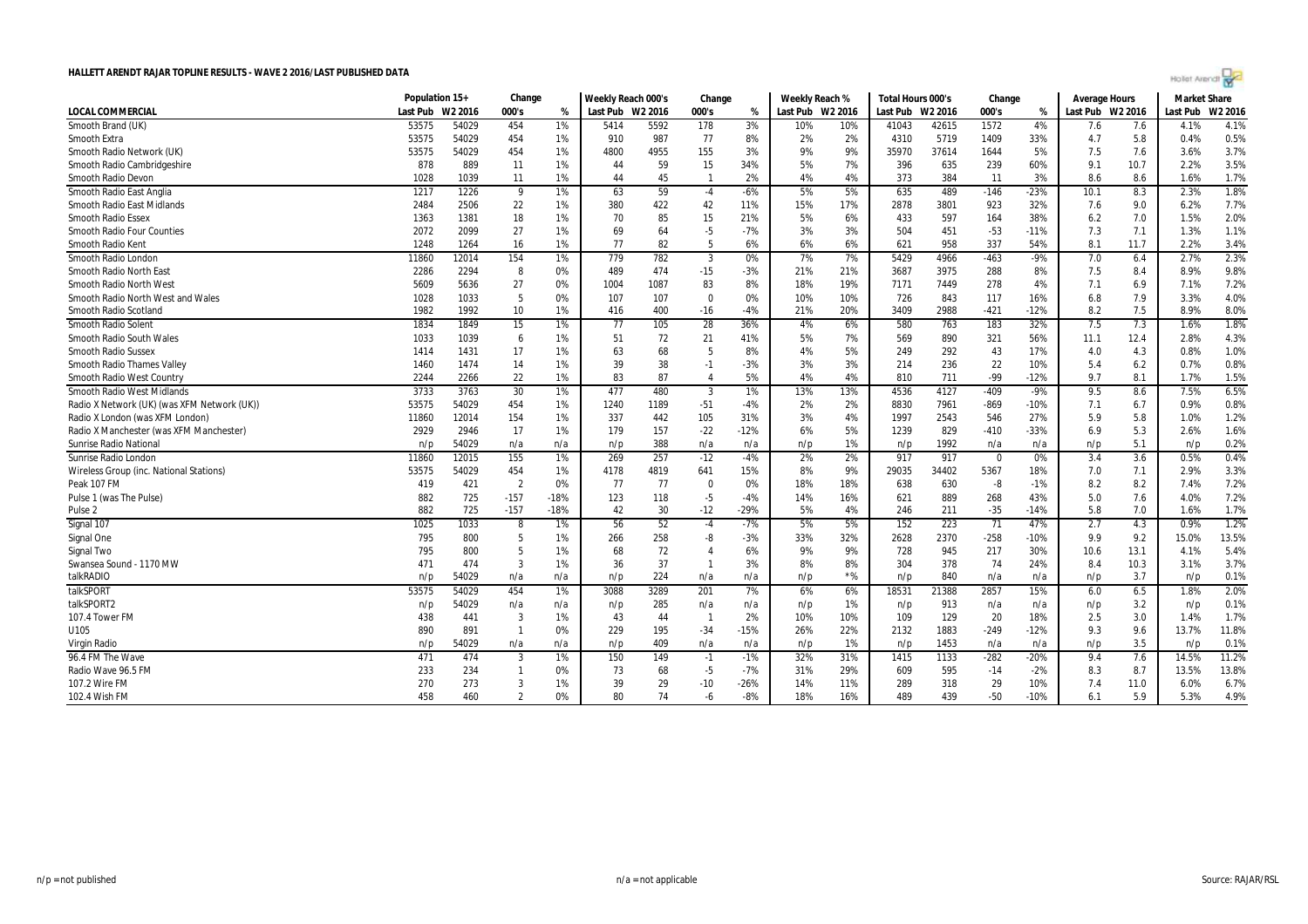| Highet Arendt |  |
|---------------|--|
|               |  |

|                                                               | Population 15+ |         | Change         |     | Weekly Reach 000's |                | Change         |        | Weekly Reach % |                  | Total Hours 000's |       | Change                   |        | <b>Average Hours</b> |      | <b>Market Share</b> |         |
|---------------------------------------------------------------|----------------|---------|----------------|-----|--------------------|----------------|----------------|--------|----------------|------------------|-------------------|-------|--------------------------|--------|----------------------|------|---------------------|---------|
| <b>LOCAL COMMERCIAL</b>                                       | Last Pub       | W2 2016 | 000's          | %   | Last Pub W2 2016   |                | 000's          | %      |                | Last Pub W2 2016 | Last Pub W2 2016  |       | 000's                    | %      | Last Pub W2 2016     |      | Last Pub            | W2 2016 |
| Anglian Radio Group                                           | 1004           | 1011    | $\overline{7}$ | 1%  | 225                | 220            | $-5$           | $-2%$  | 22%            | 22%              | 1991              | 1948  | $-43$                    | $-2%$  | 8.9                  | 8.8  | 9.2%                | 8.8%    |
| THE BEACH                                                     | 180            | 181     | $\mathbf{1}$   | 1%  | 62                 | 61             | $-1$           | $-2%$  | 34%            | 34%              | 625               | 544   | $-81$                    | $-13%$ | 10.1                 | 8.9  | 16.0%               | 13.5%   |
| Dream 100                                                     | 133            | 134     | $\mathbf{1}$   | 1%  | 44                 | 43             | $-1$           | $-2%$  | 33%            | 32%              | 437               | 405   | $-32$                    | $-7%$  | 9.9                  | 9.5  | 14.9%               | 13.4%   |
| North Norfolk Radio                                           | 91             | 92      | -1             | 1%  | 16                 | 18             | $\overline{2}$ | 13%    | 18%            | 19%              | 105               | 149   | 44                       | 42%    | 6.5                  | 8.3  | 5.1%                | 7.3%    |
| Norwich 99.9fm                                                | 331            | 334     | $\overline{3}$ | 1%  | 44                 | 44             | $\Omega$       | 0%     | 13%            | 13%              | 335               | 375   | 40                       | 12%    | 7.7                  | 8.6  | 4.7%                | 5.2%    |
| Town 102 FM                                                   | 288            | 290     | $\overline{2}$ | 1%  | 59                 | 56             | $-3$           | $-5%$  | 20%            | 19%              | 489               | 475   | $-14$                    | $-3%$  | 8.3                  | 8.5  | 8.0%                | 7.6%    |
| 107.8 Arrow FM for Hastings                                   | 119            | 121     | $\overline{2}$ | 2%  | 19                 | 15             | $-4$           | $-21%$ | 16%            | 13%              | 109               | 90    | $-19$                    | $-17%$ | 5.8                  | 5.9  | 4.0%                | 3.2%    |
| <b>Total Celador Radio</b>                                    | 3999           | 4036    | 37             | 1%  | 619                | 600            | $-19$          | $-3%$  | 15%            | 15%              | 3558              | 3679  | 121                      | 3%     | 5.7                  | 6.1  | 4.3%                | 4.2%    |
| The Breeze (Basingstoke / Newbury and Andover)                | 294            | 296     | $\overline{2}$ | 1%  | 52                 | 54             | $\overline{2}$ | 4%     | 18%            | 18%              | 373               | 350   | $-23$                    | $-6%$  | 7.2                  | 6.5  | 6.2%                | 6.0%    |
| The Breeze (Cheltenham)                                       | 168            | 170     | $\overline{2}$ | 1%  | 21                 | 18             | $-3$           | $-14%$ | 12%            | 11%              | 172               | 143   | $-29$                    | $-17%$ | 8.2                  | 7.9  | 4.9%                | 4.0%    |
| The Breeze (Solent/East Hants and West Surrey)                | 1100           | 1110    | 10             | 1%  | 70                 | 79             | 9              | 13%    | 6%             | 7%               | 303               | 370   | 67                       | 22%    | 4.4                  | 4.7  | 1.3%                | 1.4%    |
| The Breeze South Devon (surveyed as The Breeze (was Palm FM)) | 223            | 226     | 3              | 1%  | 40                 | 39             | $-1$           | $-3%$  | 18%            | 17%              | 347               | 304   | $-43$                    | $-12%$ | 8.6                  | 7.8  | 7.0%                | 6.2%    |
| The Breeze South West (Bristol/Weston/Bath and West Wilts)    | 976            | 987     | 11             | 1%  | 67                 | 88             | 21             | 31%    | 7%             | 9%               | 326               | 538   | 212                      | 65%    | 4.8                  | 6.1  | 1.7%                | 2.6%    |
| The Breeze (Yeovil/Shaftesbury and Bridgwater)                | 294            | 297     | 3              | 1%  | 47                 | 53             | 6              | 13%    | 16%            | 18%              | 456               | 537   | 81                       | 18%    | 9.7                  | 10.1 | 6.9%                | 8.1%    |
| Fire Radio                                                    | 319            | 322     | 3              | 1%  | 54                 | 55             | $\mathbf{1}$   | 2%     | 17%            | 17%              | 273               | 260   | $-13$                    | $-5%$  | 5.0                  | 4.7  | 4.0%                | 3.8%    |
| Sam FM Bristol (was JACK fm (Bristol))                        | 635            | 642     | $\overline{7}$ | 1%  | 78                 | 72             | -6             | $-8%$  | 12%            | 11%              | 338               | 259   | $-79$                    | -23%   | 4.4                  | 3.6  | 2.9%                | 2.1%    |
| Sam FM (South Coast) (was JACK fm South Coast)                | 1740           | 1754    | 14             | 1%  | 189                | 172            | $-17$          | $-9%$  | 11%            | 10%              | 808               | 906   | 98                       | 12%    | 4.3                  | 5.3  | 2.3%                | 2.3%    |
| Sam FM Swindon (Surveyed as JACK fm (Swindon))                | 206            | 207     | $\mathbf{1}$   | 0%  | 22                 | 24             | $\overline{2}$ | 9%     | 11%            | 12%              | 128               | 128   | $\Omega$                 | 0%     | 5.7                  | 5.3  | 3.0%                | 3.0%    |
| Central FM                                                    | 213            | 214     | $\mathbf{1}$   | 0%  | 58                 | 51             | $-7$           | $-12%$ | 27%            | 24%              | 364               | 335   | $-29$                    | $-8%$  | 6.3                  | 6.5  | 9.4%                | 8.3%    |
| <b>Total Cheshire Radio</b>                                   | 377            | 380     | 3              | 1%  | 56                 | 60             | 4              | 7%     | 15%            | 16%              | 386               | 434   | 48                       | 12%    | 6.9                  | 7.2  | 5.3%                | 5.9%    |
| Cheshire's Silk 106.9                                         | 185            | 186     | $\overline{1}$ | 1%  | 23                 | 23             | $\pmb{0}$      | 0%     | 13%            | 12%              | 72                | 74    | $\overline{2}$           | 3%     | 3.1                  | 3.2  | 2.3%                | 2.4%    |
| Chester's Dee 106.3                                           | 192            | 193     | $\mathbf{1}$   | 1%  | 33                 | 37             | $\overline{4}$ | 12%    | 17%            | 19%              | 313               | 360   | 47                       | 15%    | 9.6                  | 9.7  | 7.7%                | 8.5%    |
| <b>Total CN Radio</b>                                         | 279            | 280     | $\mathbf{1}$   | 0%  | 110                | 111            | $\mathbf{1}$   | 1%     | 39%            | 40%              | 906               | 1012  | 106                      | 12%    | 8.3                  | 9.1  | 17.1%               | 18.9%   |
| The Bay                                                       | 279            | 280     | $\mathbf{1}$   | 0%  | 99                 | 101            | $\overline{2}$ | 2%     | 35%            | 36%              | 769               | 861   | 92                       | 12%    | 7.8                  | 8.6  | 14.5%               | 16.1%   |
| Lakeland Radio                                                | 51             | 51      | $\Omega$       | 0%  | 19                 | 19             | $\Omega$       | 0%     | 38%            | 36%              | 137               | 152   | 15                       | 11%    | 7.1                  | 8.1  | 14.0%               | 15.0%   |
| Communicorp UK                                                | 17800          | 17901   | 101            | 1%  | 3235               | 3323           | 88             | 3%     | 18%            | 19%              | 22647             | 23950 | 1303                     | 6%     | 7.0                  | 7.2  | 6.9%                | 7.2%    |
| Capital Scotland                                              | 2795           | 2815    | 20             | 1%  | 573                | 580            | $\overline{7}$ | 1%     | 21%            | 21%              | 3358              | 3274  | $-84$                    | $-3%$  | 5.9                  | 5.6  | 6.6%                | 6.4%    |
| Capital South Wales                                           | 1033           | 1039    | 6              | 1%  | 170                | 189            | 19             | 11%    | 16%            | 18%              | 761               | 916   | 155                      | 20%    | 4.5                  | 4.8  | 3.7%                | 4.5%    |
| <b>Heart North Wales</b>                                      | 726            | 729     | 3              | 0%  | 139                | 124            | $-15$          | $-11%$ | 19%            | 17%              | 1263              | 1186  | $-77$                    | $-6%$  | 9.1                  | 9.6  | 8.3%                | 7.7%    |
| <b>Heart Yorkshire</b>                                        | 3138           | 3153    | 15             | 0%  | 402                | 397            | $-5$           | $-1%$  | 13%            | 13%              | 2912              | 3013  | 101                      | 3%     | 7.2                  | 7.6  | 5.0%                | 5.3%    |
| Smooth Radio East Midlands                                    | 2484           | 2506    | 22             | 1%  | 380                | 422            | 42             | 11%    | 15%            | 17%              | 2878              | 3801  | 923                      | 32%    | 7.6                  | 9.0  | 6.2%                | 7.7%    |
| Smooth Radio North East                                       | 2286           | 2294    | 8              | 0%  | 489                | 474            | $-15$          | $-3%$  | 21%            | 21%              | 3687              | 3975  | 288                      | 8%     | 7.5                  | 8.4  | 8.9%                | 9.8%    |
| Smooth Radio North West                                       | 5609           | 5636    | 27             | 0%  | 1004               | 1087           | 83             | 8%     | 18%            | 19%              | 7171              | 7449  | 278                      | 4%     | 7.1                  | 6.9  | 7.1%                | 7.2%    |
| XS Manchester (was 106.1 Real XS)                             | 2929           | 2946    | 17             | 1%  | 93                 | 72             | $-21$          | $-23%$ | 3%             | 2%               | 617               | 336   | $-281$                   | -46%   | 6.6                  | 4.6  | 1.3%                | 0.7%    |
| <b>Total Connect</b>                                          | 769            | 778     | 9              | 1%  | 40                 | 47             | $\overline{7}$ | 18%    | 5%             | 6%               | 289               | 270   | $-19$                    | $-7%$  | 7.2                  | 5.8  | 1.8%                | 1.7%    |
| <b>Connect DAB</b>                                            | 562            | 569     | $\overline{7}$ | 1%  | $\overline{2}$     | $\overline{2}$ | $\mathbf 0$    | 0%     | $*$ %          | $*$ %            | 16                | 17    | $\overline{\phantom{a}}$ | 6%     | 8.3                  | 7.3  | 0.1%                | 0.1%    |
| Connect FM (was Connect FM and Lite 106.8FM)                  | 442            | 448     | 6              | 1%  | 38                 | 44             | 6              | 16%    | 9%             | 10%              | 273               | 253   | $-20$                    | $-7%$  | 7.1                  | 5.7  | 3.0%                | 2.8%    |
| Dilse 1035am                                                  | 11860          | 12014   | 154            | 1%  | 32                 | 103            | 71             | 222%   | $*$ %          | 1%               | 60                | 734   | 674                      | 1123%  | 1.9                  | 7.1  | $*$ %               | 0.3%    |
| Radio Essex (Was Southend & Chelmsford)                       | 496            | 502     | 6              | 1%  | 34                 | 33             | $-1$           | $-3%$  | 7%             | 7%               | 281               | 317   | 36                       | 13%    | 8.1                  | 9.7  | 2.7%                | 2.8%    |
| <b>Radio Essex DAB</b>                                        | 1279           | 1296    | 17             | 1%  | 44                 | 42             | $-2$           | $-5%$  | 3%             | 3%               | 197               | 211   | 14                       | 7%     | 4.5                  | 5.0  | 0.7%                | 0.8%    |
| <b>Radio Exe</b>                                              | 198            | 201     | 3              | 2%  | 26                 | 29             | 3              | 12%    | 13%            | 14%              | 147               | 216   | 69                       | 47%    | 5.7                  | 7.4  | 3.8%                | 5.8%    |
| 3FM                                                           | 73             | 73      | $\Omega$       | 0%  | 30                 | 32             | $\overline{2}$ | 7%     | 42%            | 43%              | 295               | 308   | 13                       | 4%     | 9.7                  | 9.7  | 19.1%               | 21.1%   |
| IOW Radio                                                     | 118            | 118     | $\mathbf 0$    | 0%  | 39                 | 39             | $\mathbf 0$    | 0%     | 33%            | 33%              | 290               | 320   | 30                       | 10%    | 7.5                  | 8.1  | 11.7%               | 12.6%   |
| JACK                                                          | n/p            | 9199    | n/a            | n/a | n/p                | 55             | n/a            | n/a    | n/p            | 1%               | n/p               | 298   | n/a                      | n/a    | n/p                  | 5.4  | n/p                 | 0.2%    |
| 107 JACK fm Berkshire                                         | 236            | 238     | $\overline{2}$ | 1%  | 22                 | 23             | -1             | 5%     | 9%             | 10%              | 68                | 74    | 6                        | 9%     | 3.1                  | 3.3  | 1.7%                | 1.8%    |
| <b>JACKfm Oxfordshire</b>                                     | 517            | 523     | 6              | 1%  | 113                | 107            | $-6$           | $-5%$  | 22%            | 20%              | 669               | 723   | 54                       | 8%     | 5.9                  | 6.8  | 6.6%                | 7.0%    |
| JACKfm 2 Oxford                                               | 504            | 511     | $\overline{7}$ | 1%  | 50                 | 61             | 11             | 22%    | 10%            | 12%              | 189               | 290   | 101                      | 53%    | 3.8                  | 4.8  | 1.9%                | 2.9%    |
| 106 JACKfm (Oxford)                                           | 517            | 523     | 6              | 1%  | 84                 | 71             | $-13$          | -15%   | 16%            | 14%              | 480               | 433   | $-47$                    | $-10%$ | 5.7                  | 6.1  | 4.7%                | 4.2%    |
| Jazz FM (National)                                            | 53575          | 54029   | 454            | 1%  | 506                | 597            | 91             | 18%    | 1%             | 1%               | 1968              | 2163  | 195                      | 10%    | 3.9                  | 3.6  | 0.2%                | 0.2%    |
| Kingdom FM                                                    | 289            | 290     | $\mathbf{1}$   | 0%  | 60                 | 54             | -6             | $-10%$ | 21%            | 19%              | 533               | 453   | $-80$                    | $-15%$ | 8.9                  | 8.4  | 11.1%               | 10.1%   |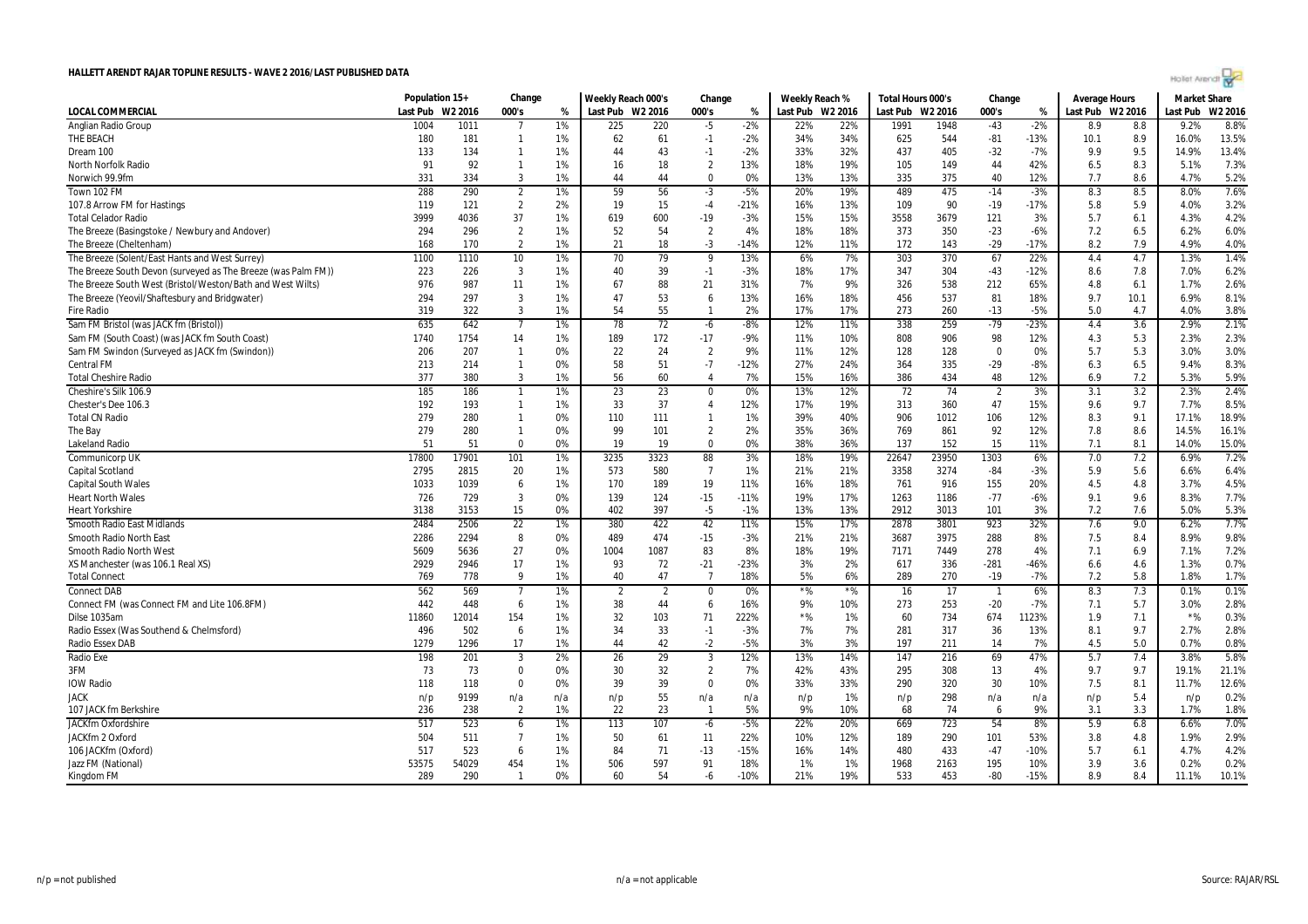

|                                                        | Population 15+ |         | Change           |     | Weekly Reach 000's |                | Change         |        | Weekly Reach % |                  | Total Hours 000's |      | Change                   |        | Average Hours    |      | <b>Market Share</b> |         |
|--------------------------------------------------------|----------------|---------|------------------|-----|--------------------|----------------|----------------|--------|----------------|------------------|-------------------|------|--------------------------|--------|------------------|------|---------------------|---------|
| LOCAL COMMERCIAL                                       | Last Pub       | W2 2016 | 000's            | %   | Last Pub W2 2016   |                | 000's          | %      |                | Last Pub W2 2016 | Last Pub W2 2016  |      | 000's                    | %      | Last Pub W2 2016 |      | Last Pub            | W2 2016 |
| kmfm Group                                             | 1241           | 1257    | 16               | 1%  | 177                | 181            | $\overline{4}$ | 2%     | 14%            | 14%              | 1169              | 1125 | $-44$                    | $-4%$  | 6.6              | 6.2  | 4.1%                | 4.0%    |
| kmfm East                                              | 566            | 574     | 8                | 1%  | 83                 | 94             | 11             | 13%    | 15%            | 16%              | 653               | 699  | 46                       | 7%     | 7.9              | 7.4  | 5.0%                | 5.3%    |
| kmfm West                                              | 675            | 683     | 8                | 1%  | 94                 | 87             | $-7$           | $-7%$  | 14%            | 13%              | 516               | 426  | $-90$                    | $-17%$ | 5.5              | 4.9  | 3.3%                | 2.9%    |
| Lincs FM Group                                         | 2419           | 2434    | 15               | 1%  | 597                | 569            | $-28$          | $-5%$  | 25%            | 23%              | 5742              | 5740 | $-2$                     | 0%     | 9.6              | 10.1 | 11.3%               | 11.4%   |
| Dearne FM                                              | 237            | 239     | $\overline{2}$   | 1%  | 51                 | 51             | $\Omega$       | 0%     | 22%            | 21%              | 402               | 410  | 8                        | 2%     | 7.8              | 8.0  | 8.7%                | 8.8%    |
| <b>KCFM</b>                                            | 439            | 440     | $\mathbf{1}$     | 0%  | 88                 | 84             | $-4$           | $-5%$  | 20%            | 19%              | 693               | 677  | $-16$                    | $-2%$  | 7.8              | 8.1  | 7.3%                | 7.3%    |
| <b>Lincs FM 102.2</b>                                  | 925            | 934     | 9                | 1%  | 301                | 314            | 13             | 4%     | 33%            | 34%              | 3369              | 3663 | 294                      | 9%     | 11.2             | 11.7 | 16.6%               | 18.1%   |
| <b>Ridings FM</b>                                      | 300            | 302     | $\overline{2}$   | 1%  | 37                 | 33             | $-4$           | $-11%$ | 12%            | 11%              | 255               | 303  | 48                       | 19%    | 6.8              | 9.3  | 4.6%                | 5.7%    |
| <b>Rother FM</b>                                       | 208            | 210     | $\overline{2}$   | 1%  | 24                 | 26             | $\overline{2}$ | 8%     | 11%            | 12%              | 165               | 149  | $-16$                    | $-10%$ | 7.0              | 5.8  | 3.8%                | 3.5%    |
| <b>Trax FM</b>                                         | 374            | 376     | $\overline{2}$   | 1%  | 79                 | 68             | $-11$          | $-14%$ | 21%            | 18%              | 571               | 450  | $-121$                   | $-21%$ | 7.2              | 6.6  | 7.7%                | 6.0%    |
|                                                        | 11860          | 12014   |                  | 1%  |                    | 173            | 111            | 179%   | 1%             |                  |                   |      | 766                      |        | 3.1              | 5.5  | 0.1%                | 0.4%    |
| Lyca Radio 1458am                                      |                |         | 154              |     | 62                 |                |                |        |                | 1%               | 194               | 960  |                          | 395%   |                  |      |                     |         |
| Radio Mansfield 103.2                                  | 159            | 160     | $\overline{1}$   | 1%  | 31                 | 28             | $-3$           | $-10%$ | 19%            | 17%              | 221               | 227  | 6                        | 3%     | 7.2              | 8.2  | 6.5%                | 6.2%    |
| Manx Radio                                             | 73             | 73      | $\Omega$         | 0%  | 42                 | 36             | -6             | $-14%$ | 58%            | 48%              | 471               | 349  | $-122$                   | $-26%$ | 11.3             | 9.8  | 30.5%               | 23.9%   |
| Mi-Soul                                                | 11861          | 12015   | 154              | 1%  | 29                 | 29             | $\Omega$       | 0%     | $*$ %          | $*$ %            | 181               | 409  | 228                      | 126%   | 6.3              | 13.9 | 0.1%                | 0.2%    |
| Nation Broadcasting (South and West Wales)             | 1728           | 1739    | 11               | 1%  | 267                | 238            | $-29$          | $-11%$ | 15%            | 14%              | 1913              | 1491 | $-422$                   | $-22%$ | 7.2              | 6.3  | 5.3%                | 4.3%    |
| 106.3 Bridge FM                                        | 128            | 129     | $\mathbf{1}$     | 1%  | 33                 | 36             | 3              | 9%     | 26%            | 28%              | 261               | 273  | 12                       | 5%     | 7.9              | 7.6  | 10.2%               | 10.4%   |
| Radio Carmarthenshire and Scarlet FM                   | 130            | 131     | $\overline{1}$   | 1%  | 32                 | 32             | $\Omega$       | 0%     | 24%            | 24%              | 269               | 270  | $\overline{\phantom{0}}$ | 0%     | 8.5              | 8.6  | 10.5%               | 10.0%   |
| Radio Ceredigion                                       | 79             | 80      | $\mathbf{1}$     | 1%  | 16                 | 16             | $\Omega$       | 0%     | 21%            | 20%              | 85                | 69   | $-16$                    | -19%   | 5.2              | 4.2  | 4.7%                | 3.9%    |
| <b>Nation Gold</b>                                     | n/p            | 1519    | n/a              | n/a | n/p                | $\overline{4}$ | n/a            | n/a    | n/p            | $*$ %            | n/p               | 8    | n/a                      | n/a    | n/p              | 1.9  | n/p                 | $*$ %   |
| <b>Nation Radio</b>                                    | 1510           | 1519    | 9                | 1%  | 107                | 113            | 6              | 6%     | 7%             | 7%               | 613               | 515  | -98                      | $-16%$ | 5.7              | 4.5  | 2.1%                | 1.7%    |
| 102.5 Radio Pembrokeshire                              | 100            | 101     | $\overline{1}$   | 1%  | 36                 | 37             | $\mathbf{1}$   | 3%     | 36%            | 36%              | 362               | 302  | $-60$                    | $-17%$ | 10.0             | 8.3  | 15.5%               | 12.6%   |
| Swansea Bay Radio (surveyed as Nation Hits!)           | 471            | 474     | $\mathbf{3}$     | 1%  | 28                 | 27             | $-1$           | -4%    | 6%             | 6%               | 144               | 149  | 5                        | 3%     | 5.1              | 5.5  | 1.5%                | 1.5%    |
| Oak FM                                                 | 321            | 326     | 5                | 2%  | 27                 | 26             | $-1$           | $-4%$  | 8%             | 8%               | 170               | 168  | $-2$                     | $-1%$  | 6.3              | 6.6  | 3.1%                | 3.0%    |
| Original 106 (Aberdeen)                                | 345            | 349     | $\overline{4}$   | 1%  | 80                 | 79             | $-1$           | $-1%$  | 23%            | 23%              | 784               | 748  | $-36$                    | $-5%$  | 9.8              | 9.5  | 12.6%               | 12.4%   |
| Panjab Radio                                           | 11861          | 12015   | 154              | 1%  | 75                 | 77             | $\overline{2}$ | 3%     | 1%             | 1%               | 330               | 383  | 53                       | 16%    | 4.4              | 5.0  | 0.2%                | 0.2%    |
| Radio Plymouth                                         | 259            | 261     | $\overline{2}$   | 1%  | 36                 | 36             | $\mathbf 0$    | 0%     | 14%            | 14%              | 198               | 268  | 70                       | 35%    | 5.4              | 7.6  | 3.3%                | 4.3%    |
| <b>Premier Christian Radio</b>                         | 11860          | 12014   | 154              | 1%  | 159                | 131            | $-28$          | $-18%$ | 1%             | 1%               | 1811              | 1335 | $-476$                   | $-26%$ | 11.4             | 10.2 | 0.9%                | 0.6%    |
| <b>Total Q Radio</b>                                   | 1185           | 1186    | $\mathbf{1}$     | 0%  | 248                | 243            | $-5$           | $-2%$  | 21%            | 20%              | 1790              | 2139 | 349                      | 19%    | 7.2              | 8.8  | 8.2%                | 9.3%    |
| Q Radio                                                | 617            | 618     | $\overline{1}$   | 0%  | 121                | 122            | $\mathbf{1}$   | 1%     | 20%            | 20%              | 880               | 1039 | 159                      | 18%    | 7.3              | 8.5  | 7.7%                | 8.6%    |
| Q Radio Belfast (was Citybeat)                         | 568            | 569     | $\mathbf{1}$     | 0%  | 127                | 121            | -6             | $-5%$  | 22%            | 21%              | 910               | 1101 | 191                      | 21%    | 7.2              | 9.1  | 8.8%                | 10.1%   |
| <b>Total Quidem</b>                                    | 1019           | 1030    | 11               | 1%  | 138                | 131            | $-7$           | $-5%$  | 14%            | 13%              | 1048              | 923  | $-125$                   | $-12%$ | 7.6              | 7.0  | 5.9%                | 5.3%    |
| 107.6 Banbury Sound                                    | 84             | 84      | $\Omega$         | 0%  | 15                 | 14             | $-1$           | $-7%$  | 18%            | 16%              | 128               | 102  | $-26$                    | $-20%$ | 8.6              | 7.4  | 8.0%                | 6.3%    |
|                                                        | 79             | 80      | $\overline{1}$   | 1%  | 24                 | 21             | $-3$           | $-13%$ | 30%            | 26%              | 183               | 128  | $-55$                    | $-30%$ | 7.7              | 6.2  | 12.3%               | 8.5%    |
| <b>Rugby FM</b>                                        | 306            | 314     | 8                | 3%  | 20                 | 20             | $\Omega$       | 0%     | 7%             | 6%               | 60                | 74   | 14                       | 23%    | 3.0              | 3.7  | 1.5%                | 1.9%    |
| 96.2FM Touchradio - Coventry<br><b>Touch FM Staffs</b> | 257            | 258     | $\mathbf{1}$     | 0%  | 31                 | 28             | $-3$           | $-10%$ | 12%            | 11%              | 279               | 258  | $-21$                    | $-8%$  | 8.9              | 9.2  | 5.3%                | 5.0%    |
|                                                        |                |         |                  |     |                    | 49             |                |        | 16%            | 17%              |                   |      |                          |        |                  |      |                     | 6.8%    |
| 102FM Touchradio - Warks, Worcs, Cotswolds             | 293            | 295     | $\overline{2}$   | 1%  | 48                 |                | $\mathbf{1}$   | 2%     |                |                  | 399               | 361  | $-38$                    | $-10%$ | 8.3              | 7.4  | 7.7%                |         |
| 96.2 The Revolution                                    | 480            | 482     | $\overline{2}$   | 0%  | 21                 | 19             | $-2$           | $-10%$ | 4%             | 4%               | 181               | 125  | $-56$                    | $-31%$ | 8.8              | 6.4  | 2.3%                | 1.6%    |
| 107.5 Sovereign Radio                                  | 156            | 158     | $\overline{2}$   | 1%  | 22                 | 21             | $-1$           | $-5%$  | 14%            | 14%              | 207               | 134  | $-73$                    | $-35%$ | 9.4              | 6.2  | 5.4%                | 3.4%    |
| Time FM 107.5                                          | 452            | 459     | $\overline{7}$   | 2%  | 25                 | 23             | $-2$           | $-8%$  | 5%             | 5%               | 308               | 261  | $-47$                    | $-15%$ | 12.5             | 11.4 | 5.4%                | 4.6%    |
| <b>Tindle Radio Group</b>                              | 139            | 140     | $\overline{1}$   | 1%  | 84                 | 90             | 6              | 7%     | 61%            | 65%              | 1205              | 1171 | $-34$                    | $-3%$  | 14.3             | 13.0 | 40.2%               | 41.8%   |
| Channel 103 FM                                         | 86             | 87      | $\mathbf{1}$     | 1%  | 52                 | 54             | $\overline{2}$ | 4%     | 60%            | 62%              | 679               | 609  | $-70$                    | $-10%$ | 13.0             | 11.2 | 35.4%               | 35.8%   |
| Island FM 104.7                                        | 52             | 52      | $\mathbf 0$      | 0%  | 32                 | 36             | $\overline{4}$ | 13%    | 62%            | 69%              | 526               | 562  | 36                       | 7%     | 16.2             | 15.6 | 48.5%               | 51.1%   |
| UCB 1 (surveyed as UCB UK)                             | 53575          | 54029   | 454              | 1%  | 121                | 202            | 81             | 67%    | $*$ %          | $*$ %            | 1069              | 999  | $-70$                    | $-7%$  | 8.8              | 5.0  | 0.1%                | 0.1%    |
| <b>Total UKRD</b>                                      | 3602           | 3623    | 21               | 1%  | 940                | 923            | $-17$          | $-2%$  | 26%            | 25%              | 7228              | 6837 | $-391$                   | $-5%$  | 7.7              | 7.4  | 9.8%                | 9.3%    |
| The Bee                                                | 449            | 451     | $\overline{2}$   | 0%  | 43                 | 36             | $-7$           | $-16%$ | 9%             | 8%               | 315               | 260  | $-55$                    | $-17%$ | 7.4              | 7.2  | 4.0%                | 3.3%    |
| 2BR                                                    | 179            | 179     | $\boldsymbol{0}$ | 0%  | 59                 | 54             | $-5$           | $-8%$  | 33%            | 30%              | 354               | 327  | $-27$                    | $-8%$  | 6.0              | 6.1  | 12.4%               | 11.1%   |
| Eagle Radio                                            | 542            | 547     | 5                | 1%  | 126                | 141            | 15             | 12%    | 23%            | 26%              | 816               | 1060 | 244                      | 30%    | 6.5              | 7.5  | 7.5%                | 9.8%    |
| KL.FM 96.7                                             | 184            | 185     | $\mathbf{1}$     | 1%  | 61                 | 60             | -1             | $-2%$  | 33%            | 32%              | 565               | 640  | 75                       | 13%    | 9.3              | 10.7 | 13.7%               | 14.6%   |
| Minster FM                                             | 309            | 312     | 3                | 1%  | 73                 | 76             | 3              | 4%     | 24%            | 24%              | 389               | 359  | $-30$                    | $-8%$  | 5.4              | 4.8  | 6.7%                | 6.2%    |
| <b>Mix 96</b>                                          | 127            | 130     | 3                | 2%  | 45                 | 41             | $-4$           | $-9%$  | 35%            | 32%              | 329               | 296  | $-33$                    | $-10%$ | 7.4              | 7.2  | 12.4%               | 11.5%   |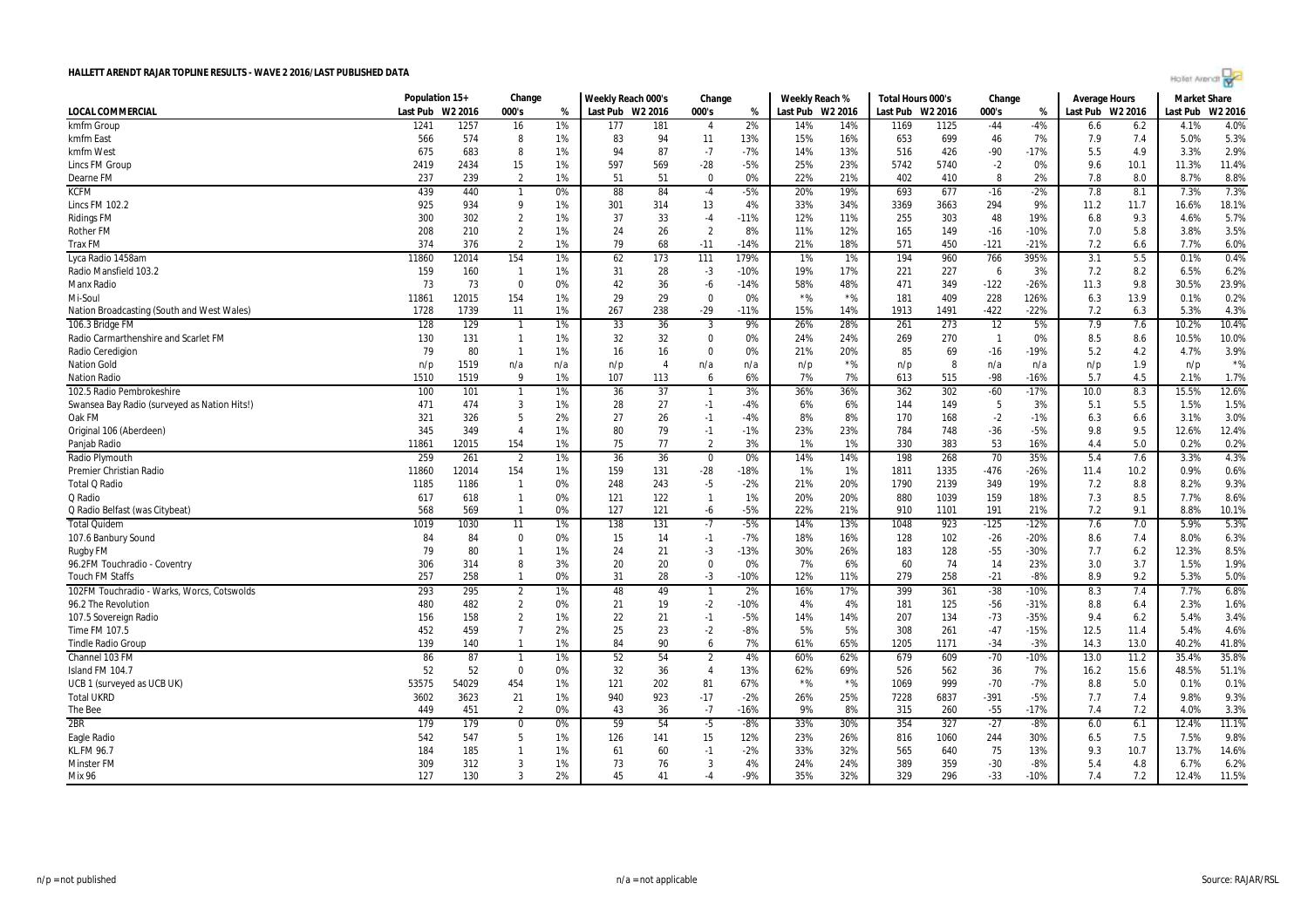

|                          | Population 15+   |       | Change  |        | Weekly Reach 000's |     | Change |        | Weekly Reach % |         | Total Hours 000's |         | Change |        | Average Hours    |      | <b>Market Share</b> |       |
|--------------------------|------------------|-------|---------|--------|--------------------|-----|--------|--------|----------------|---------|-------------------|---------|--------|--------|------------------|------|---------------------|-------|
| <b>LOCAL COMMERCIAL</b>  | Last Pub W2 2016 |       | 000's   | ℀      | Last Pub W2 2016   |     | 000's  |        | Last Pub       | W2 2016 | Last Pub          | W2 2016 | 000's  |        | Last Pub W2 2016 |      | Last Pub W2 2016    |       |
| Pirate FM                | 487              | 490   |         | 1%     | 166                | 161 | -5     | $-3%$  | 34%            | 33%     | 1405              | 1271    | $-134$ | $-10%$ | 8.4              |      | 11.7%               | 11.1% |
| Spire FM                 | 119              | 120   |         | 1%     | 36                 | 42  |        | 17%    | 30%            | 35%     | 308               | 366     | 58     | 19%    | 8.6              | 8.8  | 13.1%               | 15.2% |
| Spirit FM                | 217              | 220   |         | 1%     |                    | 53  |        | 4%     | 23%            | 24%     | 361               | 357     |        | -1%    | 7.1              | 6.7  | 8.1%                | 7.9%  |
| <b>Star North East</b>   | 386              | 387   |         | 0%     | 50                 | 40  | $-10$  | $-20%$ | 13%            | 10%     | 524               | 284     | $-240$ | $-46%$ | 10.5             | 7.0  | 6.7%                | 3.9%  |
| 97.2 Stray FM            | 141              | 141   |         | 0%     | 46                 | 46  |        | 0%     | 33%            | 33%     | 292               | 260     | $-32$  | $-11%$ | 6.3              | 5.6  | 9.7%                | 8.8%  |
| Sun FM                   | 269              | 270   |         | 0%     |                    |     |        | 0%     | 27%            | 26%     | 441               | 464     | 23     | 5%     |                  | 0.6  | 8.2%                | 8.9%  |
| <b>Wessex FM</b>         | 123              | 124   |         | 1%     | 55                 | 53  | - 1    | $-4%$  | 45%            | 43%     | 525               | 491     | -34    | -6%    | 9.6              | 9.3  | 17.0%               | 15.7% |
| Yorkshire Coast Radio    | 112              | 113   |         | 1%     | 49                 | 50  |        | 2%     | 44%            | 44%     | 507               | 507     |        | 0%     | 10.3             | 10.2 | 22.2%               | 20.6% |
| Wave 102                 | 145              | 145   |         | 0%     | 24                 | 20  | -4     | $-17%$ | 16%            | 14%     | 152               | 122     | $-30$  | $-20%$ | 6.4              | 6.0  | 7.3%                | 5.9%  |
| The Wireless from Age UK | 11861            | 12015 | 154     | 1%     | 29                 | 23  |        | $-21%$ | $*$ %          | $*$ %   | 220               | 173     | -47    | $-21%$ |                  |      | 0.1%                | 0.1%  |
| Radio Yorkshire          | 4519             | 2606  | $-1913$ | $-42%$ | 46                 | 39  |        | $-15%$ | 1%             |         | 175               | 161     | $-14$  | -8%    | 3.8              | 4.2  | 0.2%                | 0.3%  |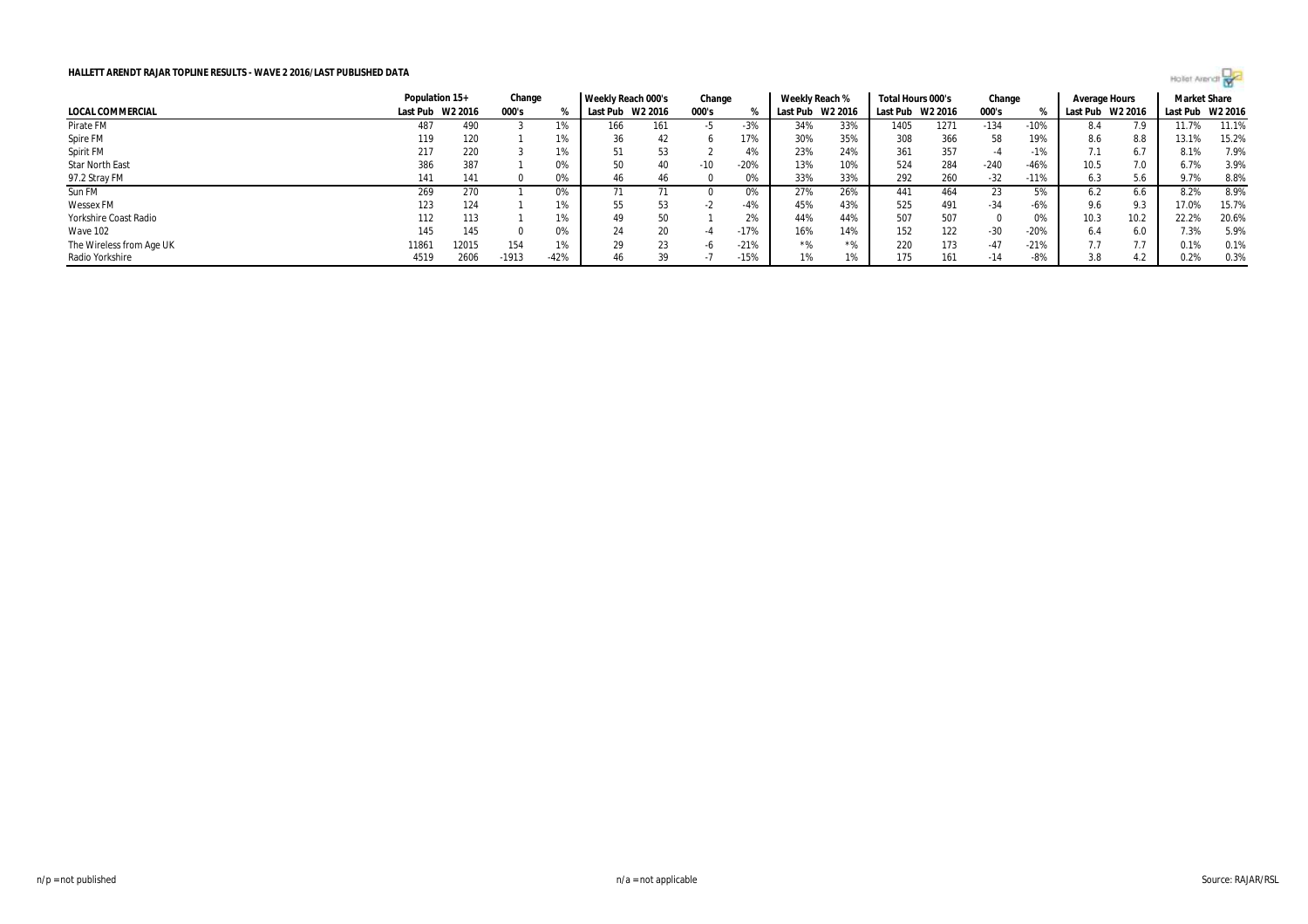

|                                        |       | Population 15+<br>Last Pub W2 2016 |                |       | Weekly Reach 000's<br>Last Pub W2 2016 |      | Change<br>000's<br>% |        | Weekly Reach %<br>Last Pub W2 2016 |     | Total Hours 000's<br>Last Pub W2 2016 |       | Change<br>000's<br>% |        | <b>Average Hours</b><br>Last Pub W2 2016 |      | <b>Market Share</b><br>Last Pub<br>W2 2016 |       |
|----------------------------------------|-------|------------------------------------|----------------|-------|----------------------------------------|------|----------------------|--------|------------------------------------|-----|---------------------------------------|-------|----------------------|--------|------------------------------------------|------|--------------------------------------------|-------|
| <b>LOCAL COMMERCIAL</b>                |       |                                    |                | %     |                                        |      |                      |        |                                    |     |                                       |       |                      |        |                                          |      |                                            |       |
| <b>BBC Local Radio in England</b>      | 43331 | 43723                              | 392            | 1%    | 6573                                   | 6292 | $-281$               | $-4%$  | 15%                                | 14% | 57045                                 | 56068 | $-977$               | $-2%$  | 8.7                                      | 8.9  | 7.0%                                       | 6.6%  |
| <b>BBC Radio Berkshire</b>             | 822   | 828                                | 6              | 1%    | 113                                    | 122  | - 9                  | 8%     | 14%                                | 15% | 740                                   | 745   | -5                   | 1%     | 6.5                                      | 6.1  | 4.7%                                       | 4.8%  |
| <b>BBC Radio Bristol</b>               | 896   | 905                                | q              | 1%    | 164                                    | 138  | $-26$                | $-16%$ | 18%                                | 15% | 1187                                  | 1130  | $-57$                | $-5%$  | 7.3                                      | 8.2  | 6.6%                                       | 6.2%  |
| <b>BBC Radio Cambridgeshire</b>        | 744   | 753                                | g              | 1%    | 122                                    | 128  | 6                    | 5%     | 16%                                | 17% | 1127                                  | 1061  | $-66$                | $-6%$  | 9.3                                      | 8.3  | 7.4%                                       | 6.9%  |
| <b>BBC Radio Cornwall</b>              | 462   | 466                                | $\overline{4}$ | 1%    | 142                                    | 136  | $-6$                 | $-4%$  | 31%                                | 29% | 1633                                  | 1627  | $-6$                 | 0%     | 11.5                                     | 12.0 | 14.7%                                      | 16.0% |
| <b>BBC Coventry and Warwickshire</b>   | 697   | 706                                | 9              | 1%    | 88                                     | 84   | $-4$                 | $-5%$  | 13%                                | 12% | 515                                   | 459   | $-56$                | $-11%$ | 5.9                                      | 5.4  | 5.1%                                       | 4.6%  |
| <b>BBC Radio Cumbria</b>               | 405   | 406                                | $\overline{1}$ | 0%    | 127                                    | 123  | $-4$                 | $-3%$  | 31%                                | 30% | 1146                                  | 930   | $-216$               | $-19%$ | 9.0                                      | 7.6  | 13.7%                                      | 11.2% |
| <b>BBC Radio Derby</b>                 | 654   | 658                                | $\overline{4}$ | 1%    | 156                                    | 146  | $-10$                | $-6%$  | 24%                                | 22% | 1419                                  | 1415  | $-4$                 | 0%     | 9.1                                      | 9.7  | 10.0%                                      | 10.5% |
| <b>BBC Radio Devon</b>                 | 975   | 985                                | 10             | 1%    | 194                                    | 200  | 6                    | 3%     | 20%                                | 20% | 2095                                  | 2134  | 39                   | 2%     | 10.8                                     | 10.7 | 9.6%                                       | 9.9%  |
| <b>BBC Essex</b>                       | 1297  | 1314                               | 17             | 1%    | 229                                    | 212  | $-17$                | $-7%$  | 18%                                | 16% | 2750                                  | 2682  | $-68$                | $-2%$  | 12.0                                     | 12.7 | 9.6%                                       | 9.1%  |
| <b>BBC Radio Gloucestershire</b>       | 502   | 508                                | 6              | 1%    | 79                                     | 94   | 15                   | 19%    | 16%                                | 19% | 733                                   | 996   | 263                  | 36%    | 9.3                                      | 10.6 | 6.6%                                       | 8.9%  |
| <b>BBC Hereford &amp; Worcester</b>    | 505   | 509                                | $\overline{4}$ | 1%    | 112                                    | 121  | - 9                  | 8%     | 22%                                | 24% | 1015                                  | 1088  | 73                   | 7%     | 9.1                                      | 9.0  | 9.8%                                       | 9.6%  |
| <b>BBC Radio Humberside</b>            | 763   | 765                                | $\overline{2}$ | 0%    | 171                                    | 169  | $-2$                 | $-1%$  | 22%                                | 22% | 1326                                  | 1641  | 315                  | 24%    | 7.8                                      | 9.7  | 8.4%                                       | 10.0% |
| <b>BBC Radio Kent</b>                  | 1472  | 1491                               | 19             | 1%    | 203                                    | 207  | $\overline{4}$       | 2%     | 14%                                | 14% | 2262                                  | 2048  | $-214$               | $-9%$  | 11.1                                     | 9.9  | 6.7%                                       | 6.2%  |
| <b>BBC Radio Lancashire</b>            | 1185  | 1189                               | $\overline{4}$ | 0%    | 213                                    | 199  | $-14$                | $-7%$  | 18%                                | 17% | 1305                                  | 1464  | 159                  | 12%    | 6.1                                      | 7.4  | 6.2%                                       | 6.7%  |
| <b>BBC Radio Leeds</b>                 | 1638  | 1644                               | 6              | 0%    | 220                                    | 206  | $-14$                | $-6%$  | 13%                                | 13% | 1532                                  | 1368  | $-164$               | $-11%$ | 7.0                                      | 6.6  | 5.1%                                       | 4.7%  |
| <b>BBC Radio Leicester</b>             | 839   | 849                                | 10             | 1%    | 121                                    | 132  | 11                   | 9%     | 14%                                | 16% | 1005                                  | 1105  | 100                  | 10%    | 8.3                                      | 8.4  | 7.1%                                       | 7.2%  |
| <b>BBC Radio Lincolnshire</b>          | 551   | 557                                | 6              | 1%    | 96                                     | 102  | 6                    | 6%     | 17%                                | 18% | 1187                                  | 1398  | 211                  | 18%    | 12.3                                     | 13.7 | 10.0%                                      | 11.7% |
| BBC Radio London (was BBC London 94.9) | 11860 | 12014                              | 154            | 1%    | 354                                    | 510  | 156                  | 44%    | 3%                                 | 4%  | 2310                                  | 3690  | 1380                 | 60%    | 6.5                                      | 7.2  | 1.2%                                       | 1.7%  |
| <b>BBC Radio Manchester</b>            | 2217  | 2231                               | 14             | 1%    | 176                                    | 220  | 44                   | 25%    | 8%                                 | 10% | 1134                                  | 1690  | 556                  | 49%    | 6.5                                      | 7.7  | 3.1%                                       | 4.6%  |
| <b>BBC Radio Merseyside</b>            | 1669  | 1677                               | 8              | 0%    | 286                                    | 273  | $-13$                | $-5%$  | 17%                                | 16% | 3590                                  | 3135  | $-455$               | $-13%$ | 12.5                                     | 11.5 | 11.4%                                      | 9.3%  |
| <b>BBC Radio Newcastle</b>             | 1441  | 1448                               | - 7            | 0%    | 282                                    | 300  | 18                   | 6%     | 20%                                | 21% | 1881                                  | 1839  | $-42$                | $-2%$  | 6.7                                      | 6.1  | 7.6%                                       | 7.5%  |
| <b>BBC Radio Norfolk</b>               | 777   | 784                                | $\overline{7}$ | 1%    | 202                                    | 184  | $-18$                | $-9%$  | 26%                                | 24% | 1869                                  | 1636  | $-233$               | $-12%$ | 9.2                                      | 8.9  | 10.6%                                      | 9.5%  |
| <b>BBC Radio Northampton</b>           | 490   | 495                                | 5              | 1%    | 87                                     | 78   | $-9$                 | $-10%$ | 18%                                | 16% | 916                                   | 849   | $-67$                | $-7%$  | 10.6                                     | 10.9 | 9.3%                                       | 8.4%  |
| <b>BBC Radio Nottingham</b>            | 803   | 810                                | $\overline{7}$ | 1%    | 174                                    | 163  | $-11$                | $-6%$  | 22%                                | 20% | 1752                                  | 1690  | $-62$                | $-4%$  | 10.1                                     | 10.4 | 11.5%                                      | 10.2% |
| <b>BBC Radio Oxford</b>                | 531   | 537                                | 6              | 1%    | 81                                     | 85   | $\overline{4}$       | 5%     | 15%                                | 16% | 633                                   | 600   | $-33$                | $-5%$  | 7.8                                      | 7.1  | 6.0%                                       | 5.7%  |
| <b>BBC Radio Sheffield</b>             | 1297  | 1305                               | 8              | 1%    | 233                                    | 234  |                      | 0%     | 18%                                | 18% | 2234                                  | 1852  | $-382$               | $-17%$ | 9.6                                      | 7.9  | 9.0%                                       | 7.8%  |
| <b>BBC Radio Shropshire</b>            | 397   | 400                                | $\overline{3}$ | 1%    | 92                                     | 96   | $\overline{4}$       | 4%     | 23%                                | 24% | 916                                   | 839   | $-77$                | $-8%$  | 9.9                                      | 8.8  | 11.3%                                      | 10.6% |
| <b>Total BBC Radio Solent</b>          | 1778  | 1794                               | 16             | 1%    | 261                                    | 283  | 22                   | 8%     | 15%                                | 16% | 2814                                  | 3138  | 324                  | 12%    | 10.8                                     | 11.1 | 7.5%                                       | 8.0%  |
| <b>BBC Somerset</b>                    | 449   | 453                                | $\overline{4}$ | 1%    | 55                                     | 59   | $\overline{4}$       | 7%     | 12%                                | 13% | 498                                   | 564   | 66                   | 13%    | 9.1                                      | 9.5  | 4.8%                                       | 5.3%  |
| <b>BBC Radio Stoke</b>                 | 615   | 617                                | $\overline{2}$ | $0\%$ | $\overline{118}$                       | 109  | $-9$                 | $-8%$  | 19%                                | 18% | 1283                                  | 972   | $-311$               | $-24%$ | 10.8                                     | 8.9  | 9.8%                                       | 7.1%  |
| <b>BBC Radio Suffolk</b>               | 540   | 543                                | $\overline{3}$ | 1%    | 104                                    | 102  | $-2$                 | $-2%$  | 19%                                | 19% | 960                                   | 810   | $-150$               | $-16%$ | 9.3                                      | 8.0  | 7.7%                                       | 6.8%  |
| <b>BBC Sussex and BBC Surrey</b>       | 2568  | 2594                               | 26             | 1%    | 263                                    | 246  | $-17$                | $-6%$  | 10%                                | 9%  | 1903                                  | 1511  | $-392$               | $-21%$ | 7.2                                      | 6.1  | 3.6%                                       | 2.8%  |
| <b>BBC Radio Tees</b>                  | 791   | 793                                | $\overline{2}$ | 0%    | 148                                    | 145  | $-3$                 | $-2%$  | 19%                                | 18% | 1349                                  | 1026  | $-323$               | $-24%$ | 9.1                                      | 7.1  | 9.0%                                       | 6.8%  |
| <b>BBC Three Counties Radio</b>        | 1353  | 1372                               | 19             | 1%    | 162                                    | 156  | $-6$                 | $-4%$  | 12%                                | 11% | 1403                                  | 1225  | $-178$               | $-13%$ | 8.6                                      | 7.9  | 5.8%                                       | 4.8%  |
| BBC WM (Birmingham & Black Country)    | 2370  | 2384                               | 14             | 1%    | 225                                    | 221  | $-4$                 | $-2%$  | 9%                                 | 9%  | 1662                                  | 1468  | $-194$               | $-12%$ | 7.4                                      | 6.6  | 4.6%                                       | 3.7%  |
| <b>BBC Radio Wiltshire/Swindon</b>     | 576   | 581                                | 5              | $1\%$ | 79                                     | 74   | $-5$                 | $-6%$  | 14%                                | 13% | 490                                   | 527   | 37                   | 8%     | 6.2                                      | 7.2  | 4.0%                                       | 4.2%  |
| <b>BBC Radio York</b>                  | 533   | 535                                | $\overline{2}$ | 0%    | 81                                     | 89   | 8                    | 10%    | 15%                                | 17% | 744                                   | 764   | 20                   | 3%     | 9.2                                      | 8.6  | 6.8%                                       | 7.5%  |
| <b>BBC Radio Guernsey</b>              | 52    | 52                                 | $\Omega$       | 0%    | 19                                     | 21   | $\overline{2}$       | 11%    | 37%                                | 39% | 206                                   | 213   |                      | 3%     | 10.7                                     | 10.3 | 19.0%                                      | 19.4% |
| <b>BBC Radio Jersey</b>                | 86    | 87                                 |                | 1%    | 27                                     | 33   | 6                    | 22%    | 32%                                | 37% | 259                                   | 307   | 48                   | 19%    | 9.4                                      | 9.4  | 13.5%                                      | 18.0% |